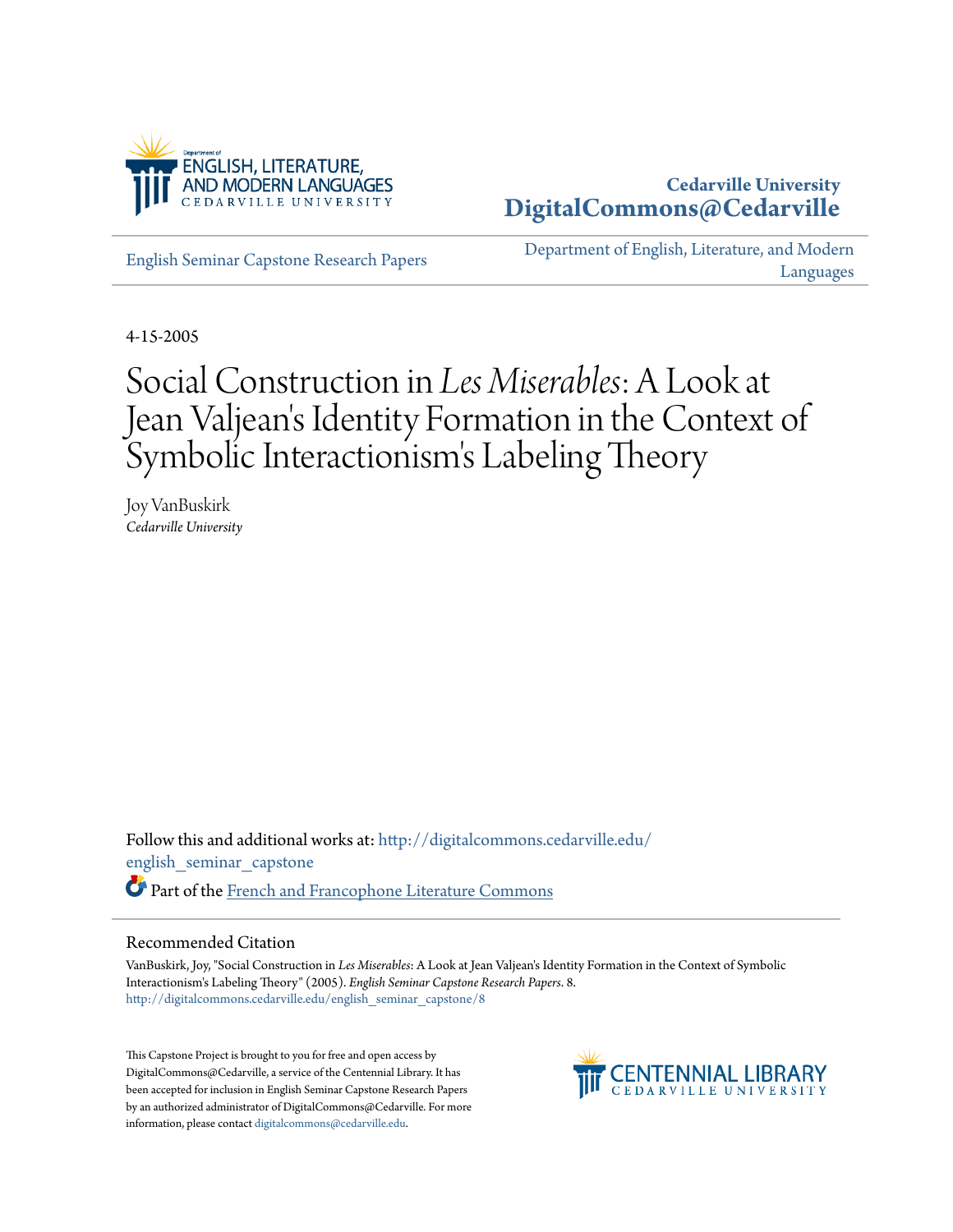Social Construction inLes *Miserables:* A Look at Jean Valjean's Identity Formation in the Context of Symbolic Interactionism's Labeling Theory

 $\label{eq:2.1} \mathcal{L}=\mathcal{L}(\mathcal{L}^{\text{max}}_{\text{max}}(\mathcal{L}^{\text{max}}_{\text{max}}(\mathcal{L}^{\text{max}}_{\text{max}}))$ 

 $\mathbb{C}$ 

 $\mathcal{A}$ 

By

Joy VanBuskirk

Dr. Deardorff Lit 4420

15 April 2005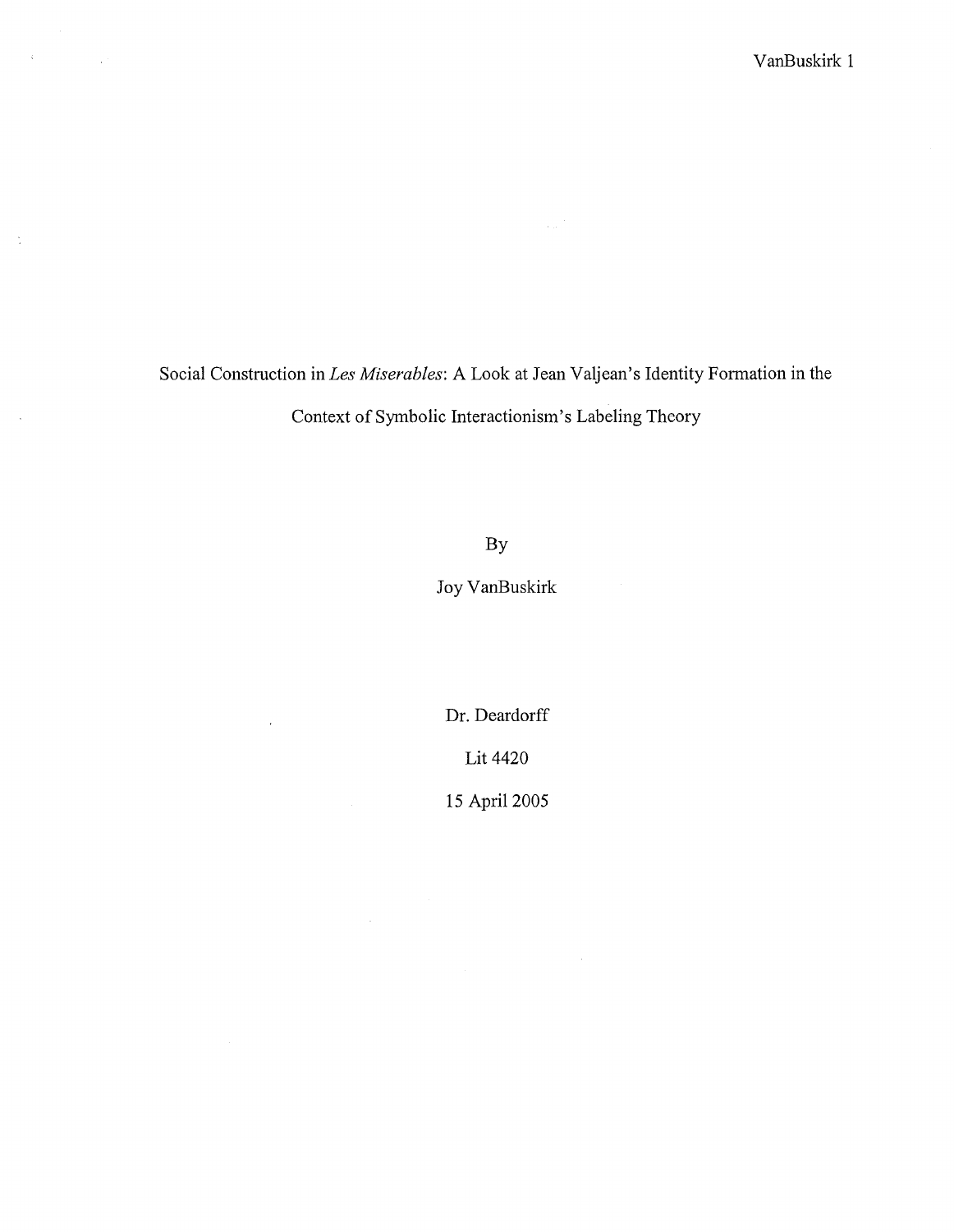Social Construction in *Les Miserables:* A Look at Jean Valjean' s Identity Formation in the Context of Symbolic Interactionism's Labeling Theory

Jean Valjean, the protagonist of Victor Hugo's novel *Les Miserables*, has fascinated casual readers and critics alike for almost one hundred and fifty years. Valjean's story is heart wrenching yet suspenseful, entertaining yet educational. When critics look at Valjean, however, by force of habit they ask, "What is Hugo trying to say through his characterization of Valjean?" Considering the many readings critics have proposed to explain Valjean's significance, Hugo's decision to relate Valjean to the hundred headed hydra seems appropriate. Critics arrive at these different readings of Valjean as a result of the varied lenses through which they choose to view him.

For instance, John Gale and Laurence Porter look at Valjean through the lens of history. Both critics argue that Hugo's use of the year 1815 links Valjean to Napoloeon Bonaparte (Gale 65; Porter 129). In Gale's opinion, Napoleon symbolizes the political regimes that dominated a significant portion of French society to the detriment of the lower classes whereas Valjean symbolizes both the lower class whose suffering is linked to the rise of the political regimes and the social movements Hugo hopes will dominate future French society (72-3). In contrast, Porter sees Napoleon as simply symbolizing his own empire while Valjean symbolizes the French people oppressed by Napoleon. Both Gale and Porter note that the year 1815 is significant for its simultaneous reference to Napoleon's final defeat and Valjean's release from prison (Gale 69; Porter 129), and Gale further points out that in the year 1815, Valjean begins his ascension to a moral greatness comparable to the political greatness from which Napoleon has just fallen. Under Gale's reading then, Valjean serves as a symbol of hope for the lower classes and future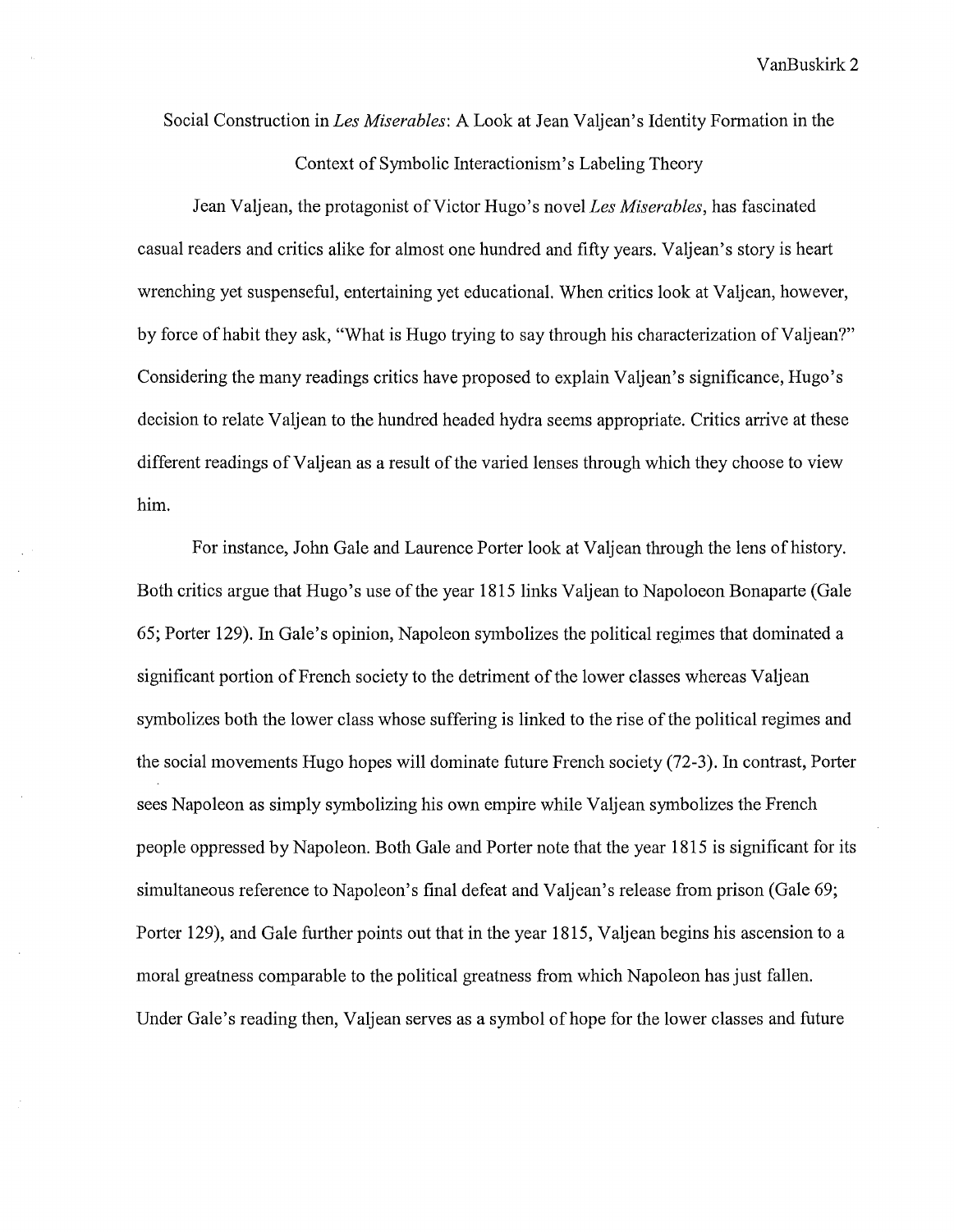French society (73), and under Porter's reading, Valjean serves as a symbol of French freedom (129).

Taking another tack, Karen Masters-Wicks prefers to view Jean Valjean through lens of language. In her opinion society can be classified according to its dialect. The middle and upper classes speak the dialect of the sublime (88) which is characterized by "responsibility and sacrifice" (107). The lower classes speak the dialect of slang which allows them to communicate to society their dissatisfaction with oppression but caries the drawback of dehumanizing its speakers through its composition of conflicting voices which cause the speaker's sense of self to fracture (88-9; 91-2). Jean Valjean has the dialect of slang branded indelibly into his identity while a prisoner (99, 107). He tries to reject that dialect of slang in favor of the dialect of the sublime after he leaves prison, but he is always tom because his actions necessitate his denying a part of his soul (99-100, 107). When he admits at the Champmathieu trial that he is Jean Valjean, he joins within his identity the discourses of slang and the sublime (100, 107), providing an example to society of the good that may be achieved by making the power of the lower classes to speak equal with the power that the upper classes enjoy (107-08).

Alfred Cismaru carries the exploration of Valjean's character still further, choosing to examine him through the lens of scientific determinism. In Cismaru's opinion, Valjean demonstrates the helplessness of the lower classes to be anything but brutish. Valjean is a product of his environment, and as such, he serves as a vehicle by which Hugo advocates for a drastic change in the social conditions of the lower classes. Such changes should allow people to escape the "prey to predator" evolutionary cycle of the poor, and "socially determine" people for better lives than the current system allows (57).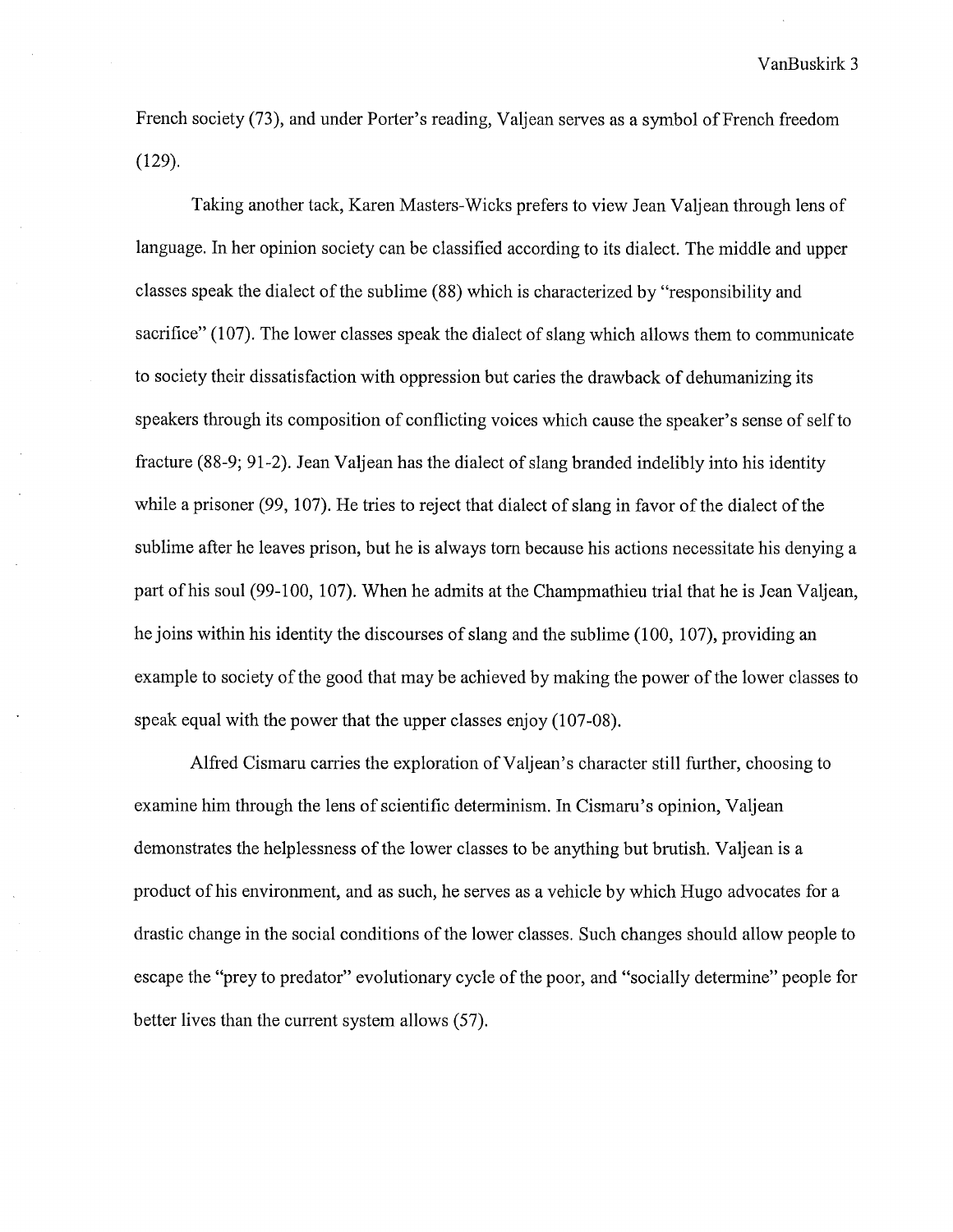This final lens of scientific determinism has much to argue in its favor, for clear signs of scientific determinism's influence appear in both *Les Miserables* and other writings by Hugo (Cismaru 56). Yet while Cismaru is right in arguing that Hugo, in *Les Miserables,* presents an understanding of the individual as a product of social construction, he does not delve deeply into the processes by which that construction takes place. In the character of Jean Valjean, however, Hugo gives a detailed picture of one particular process of social construction. By applying the sociological concepts contained in symbolic interactionism's labeling theory<sup>1</sup>, it is clear to see society's role in shaping Jean Valjean into Provider, Criminal, and Good-Honest Man.

It is only fair to note that Hugo would never have expected his readers to apply labeling theory to his protagonist. Neither the parent theory of symbolic interactionism nor the labeling subtheory had been formulated during Hugo's time. However, both Hugo and the sociologists who created symbolic interactionism and labeling theory had the same goal in relation to their work; therefore their work is quite naturally related. Sociology attempts to explain how people function in relation to others around them. Hugo, although influenced heavily by Romantic thinking in his earlier years, was at the writing of *Les Miserables,* becoming ever more influenced by Realism, a literary movement which endeavors to accurately portray human nature, psychology, and society. Although labeling theory had not been formulated when Victor Hugo wrote *Les Miserables,* then, the concepts set forth in this theory, and in the larger parent theory of symbolic interactionism, provide a valid basis for examining how Jean Valjean comes to assume the roles of Provider, Criminal, and Good-Honest Man.

<sup>&</sup>lt;sup>1</sup> Terms describing individual concepts or relating to other subtheories of symbolic interactionism not developed by labeling theorists are occasionally used throughout this paper to provide a coherent understanding of labeling theory and its implications for Jean Valjean. George Herbert Meade, Charles Horton Cooley, and Herbert Blumer are recognized as two of the men most responsible for the creation of symbolic interactionism, but there are many others who have developed subtheories or concepts contained under the umbrella of symbolic interactionism. All terms used in this paper are considered common knowledge to those familiar with symbolic interactionism, and therefore no effort will be made to trace such terms or concepts to their originators.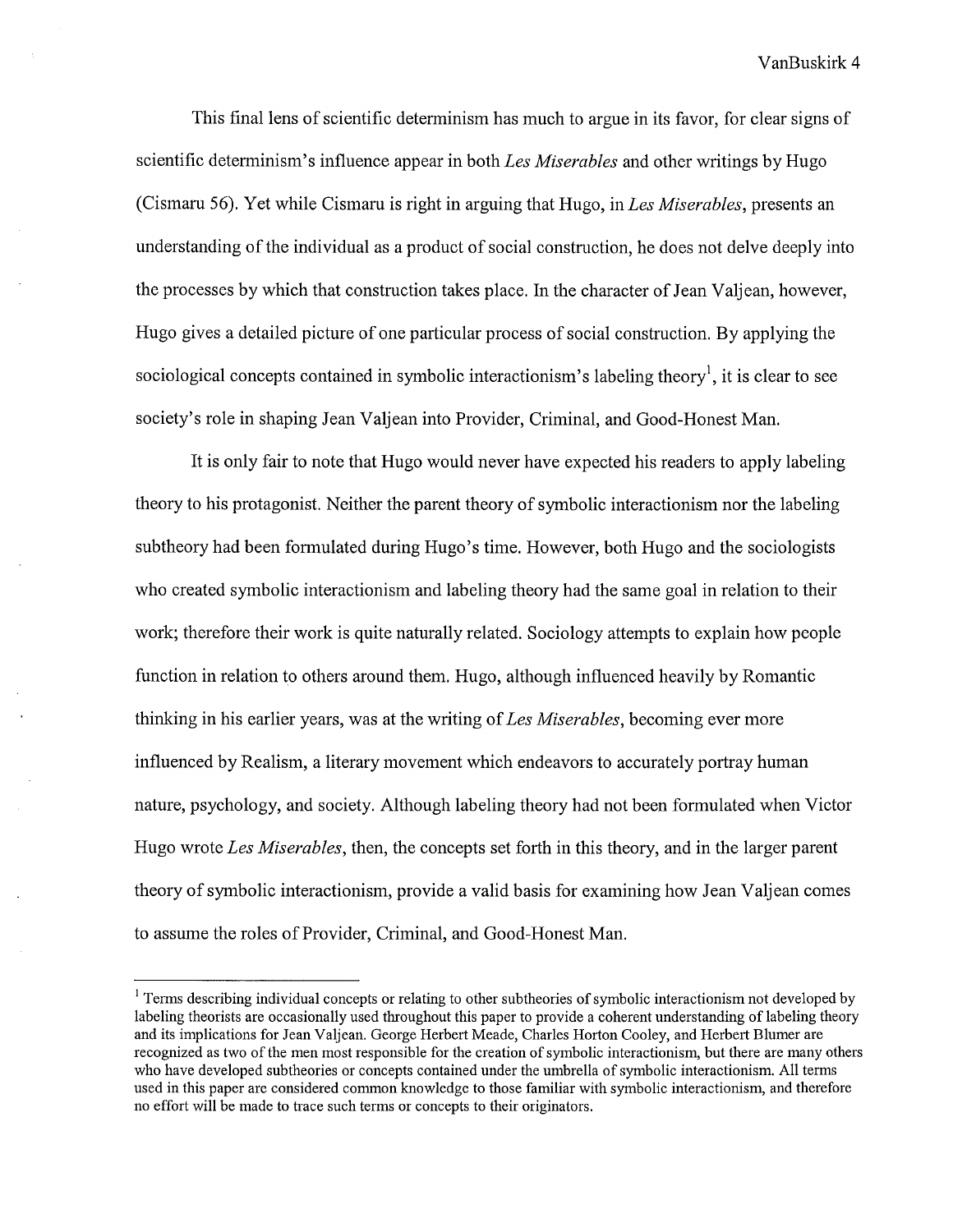Before looking at how labeling theory illuminates Valjean's function as an illustration of society's power to construct the individual, it might be helpful to briefly look at the basic premises of labeling theory. Simply put, labeling theory, attempts to explain how society influences people to accept certain roles and identities. It proposes that people often assume roles and identities that correspond with labels given by either society in general or an individual held in high regard who is known as a significant other. Through a fairly fluid, but clearly discemable process, people are labeled and then gradually persuaded by society to accept the identity or role with which they have been labeled.

<sup>2</sup>The first step in this process occurs when society or an individual labels a person. Often the label is based on a factual assessment of a person's attitude, actions, or aptitude such as when a preschooler is labeled Good Hitter by her peers when she connects with the ball three times during a tee ball game. Sometimes, however, the label is based on social prejudices such as when a homeless woman is labeled Prostitute or Drug Addict. At other times labels result from social expectations such as when a poor, American frontier girl who got married in the seventeen hundreds was labeled Homemaker. Labels need not take the form of expressly designated terms. They may be unspoken, or they may take the form of a variety of terms which all add up to the same general idea. The spirit of the label, however, will be unmistakable.

Once the label has been applied, the second phase of the labeling process begins-people react to the labeled individual on the basis of the label. This reaction may come from the person or social group doing the labeling or from a person or social group to whom the label has been communicated. Whatever the case, in this second stage of the labeling process, the person being

 $2$  The general outline of labeling theory presented here is based on a chart made into an overhead in 2004 by Wads worth, a division of Thompson Learning, Inc. as part of a packet of ancillary materials given to teachers using the fifth edition of Joan Ferrante's *Sociology: A Global Perspective,* a text published by Wadsworth in 2003. The chart was adapted from information given by Shelley E. Taylor, Letitia Ann Peplau and David 0. Sears in the tenth edition of their book *Social Psychology,* published by Prentice Hall in 2002.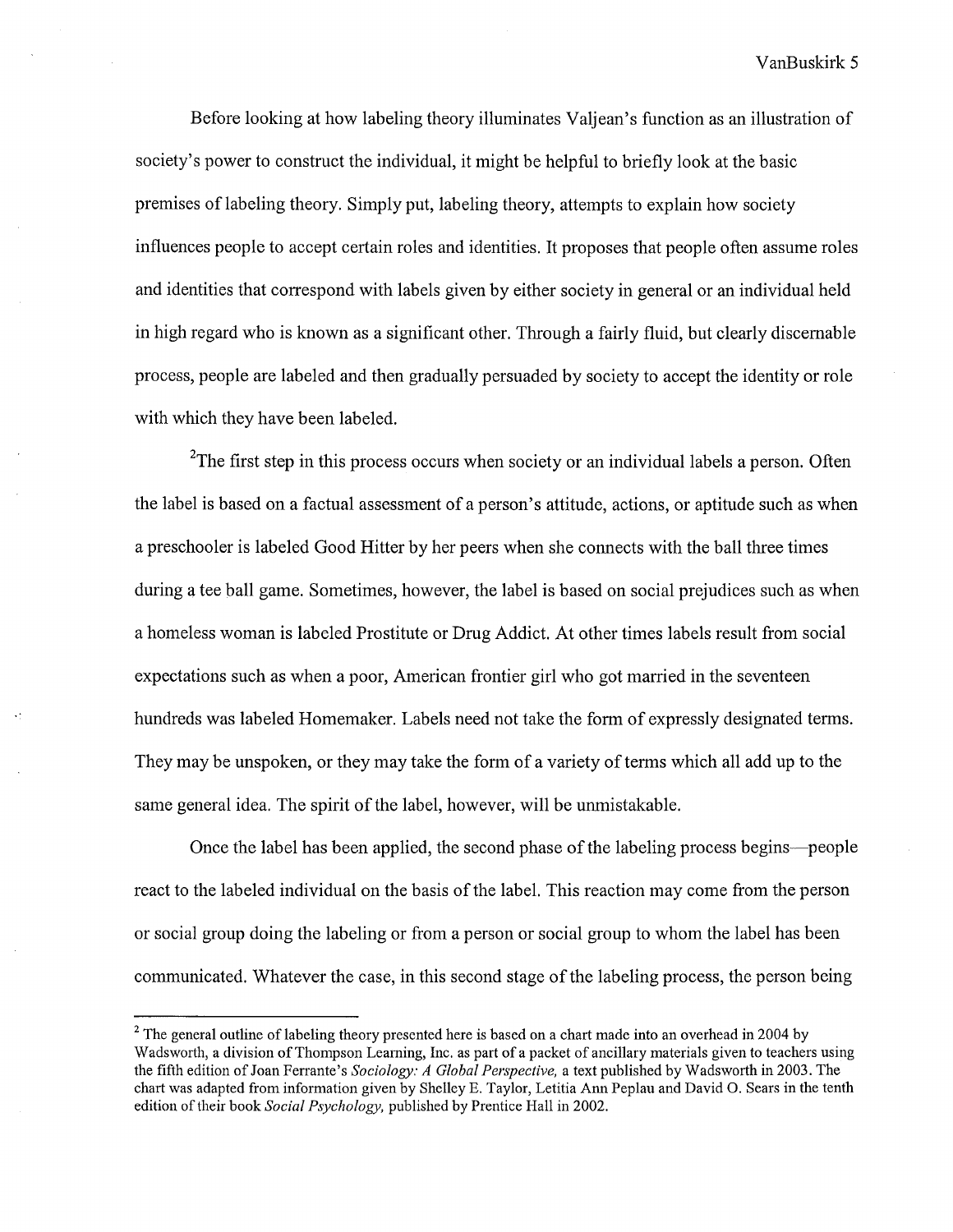labeled will be treated by others according to the perceptions and prejudices others hold in regard to the label. For instance, people may be slower to express anger toward a man reputed to have a violent anger problem than toward a man without that label. Those people may have personally witnessed the violent tendency of this man or his tendency may have been rumored to them by others, but the result is that they will modify their behavior in accordance with the man's label.

The third phase of the labeling process involves the labeled person responding to society's treatment. This response may be positive or negative. A positive response might be illustrated by a girl whose peers tell her she is beautiful taking extra care with her hair and clothing and consequently looking even more beautiful in her friends' eyes. A negative response might be illustrated by a person who is labeled chronically angry becoming angry when she tries to convince her therapist that such a label is ridiculous.

In the fourth stage of the process, society will, based on the labeled person's behavior, determine that the label is accurate and respond to the labeled person on the basis of the label, finally causing the labeled person in the fifth stage of the process to internalize the assigned role or identity. It is not inevitable that individuals should internalize the label. Symbolic interactionism states that it is quite possible for one to resist messages given by secondary social groups when receiving reinforcement of opposing messages from one's primary social group or from individual significant others such as parents, mentors, close friends, or one's spouse. Resisting by one's self the messages that lead to internalization of a label, however, is next to impossible.

Even so, it is important to understand that labeling theory endeavors to explain only one of the many processes by which society constructs the individual. In *Les Miserables,* Hugo's protagonist, Jean Valjean, is undoubtedly the product of a variety of internal and external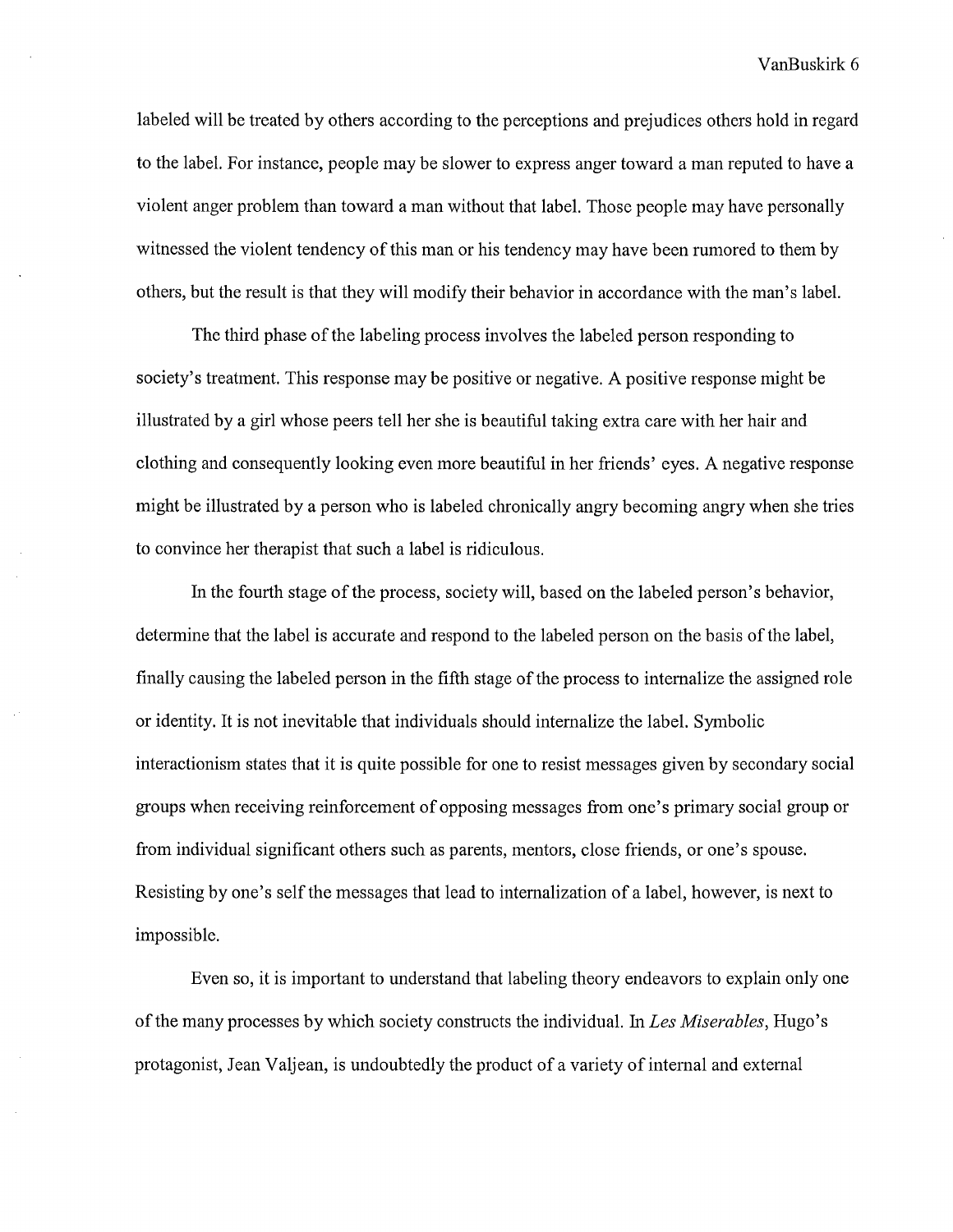influences. No theory, unassisted, could account for the entirety of his thoughts and behavior. That said, labeling theory does provide a useful lens by which readers may view Valjean's progression from Provider; to Criminal; to Good-Honest Man.

For instance, the first fully fleshed out label that Valjean internalizes is Provider. Hugo does not spend much time on Valjean's early life, so it is unclear whether society in general or Valjean's sister most influences the label's assignment. However, the label's assignment cannot be mistaken. It is clear from the text that the label is not assigned on the basis of Valjean's actions, attitude, or aptitude but rather is the result of a social expectation. Hugo reveals that the death of Valjean's parents in his early boyhood results in the situation where his "sister had brought up Jean Valjean, and as long as her husband lived, she had taken care of her younger brother" (Hugo 83). When Valjean is twenty-five, however, his sister's husband dies and leaves her with seven small children to feed and take care of, "the eldest of these children at eight, the youngest, one year old" (83). Because his sister raised him, Valjean is under social obligation to become Provider. Hugo verifies that Valjean is labeled through socialization to recognize obligation when he writes: "Taking the father's place, [Valjean] supported the sister who had reared him" (83). Regardless, then, of whether Valjean's sister or society in general is the chief agent of socialization and therefore labeling, it is completely clear to Valjean that he has been labeled Provider.

With the Provider label, the stage in which either general society or a significant other treats the individual in accordance with the label is even more ambiguous than the initial labeling stage. In contrast to the specific details provided in Valjean's later labelings explaining social reaction to labels, it is unclear in this Provider labeling how society or Valjean's sister specifically interact with him on the basis of his label. Hugo relates that when beginning to take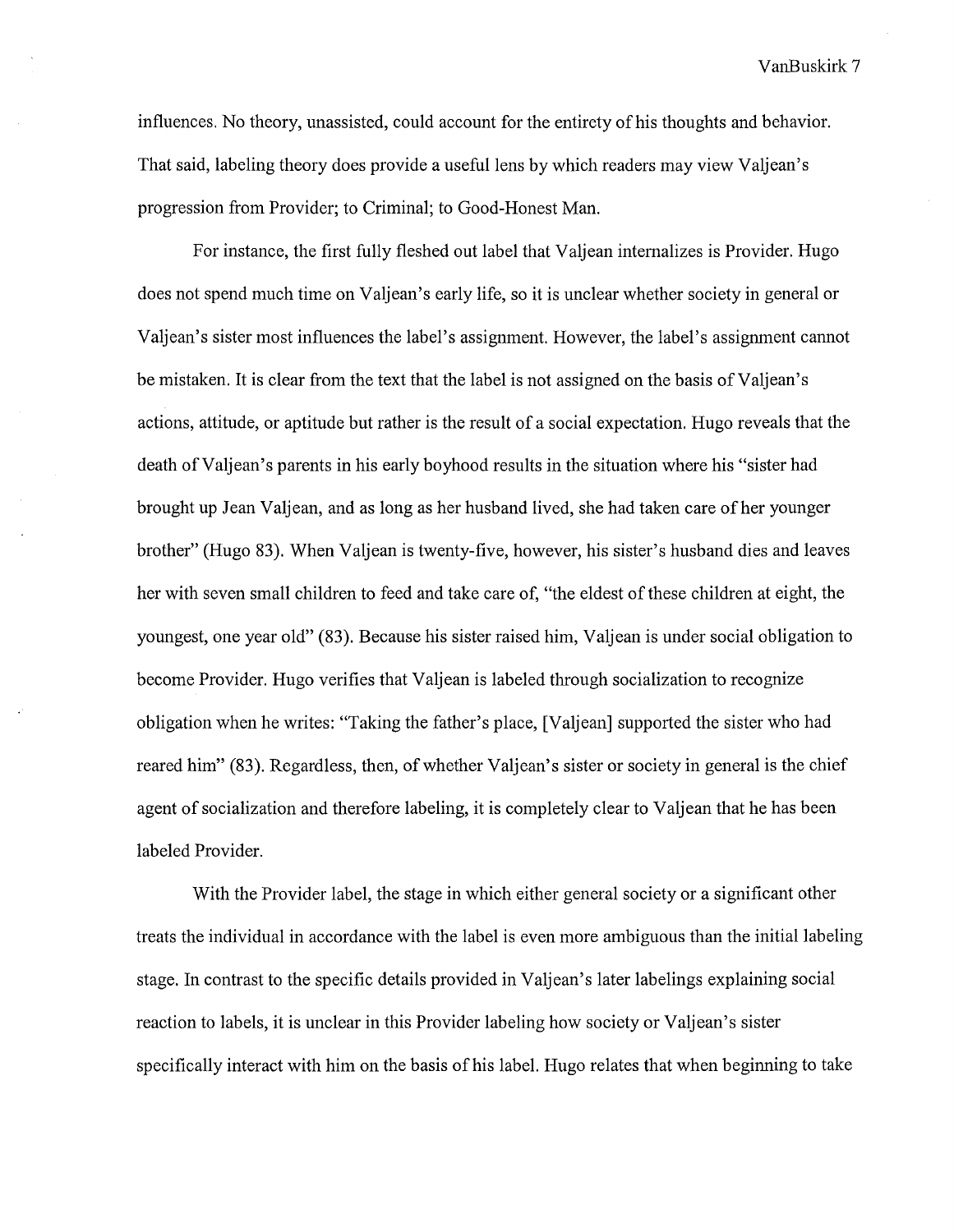on the Provider functions, Valjean "did it naturally, as a duty, but with a trace of surliness" (83), indicating that he probably received no verbalized prompting to begin enacting the Provider role. Because the label is communicated through socialization, it is likely that society did, however, act in some way on its expectations that Valjean no longer be Dependant but Provider. Socialization is largely invisible, and accordingly, Hugo does not document its presence. But potentially indicating that acts of socialization continue after the labeling, Hugo notes that when Valjean begins functioning as Provider he does so "with a trace of surliness" suggesting that though he has not specifically been told he must be provider, it is not something he inherently desires to do. The role of Provider, then, is something others have obligated him to perform, and because socialization never pauses, it is likely that society did respond to Valjean on the basis of his label.

As a result ofValjean's feeling of obligation, he begins functioning as Provider. Hugo says Valjean's "youth was spent in rough and poorly paid labor, he was never known to have a sweetheart; he had no time to be in love" (83). It is important to note, however, that his functioning as Provider does not mean he has internalized the label, or identity, of Provider. He has been made to feel obligated, and his hard work is simply a reaction to that obligation, as is evidenced by Hugo's statement that Valjean takes the role "as a duty" (83).

Yet based on Valjean's functioning as Provider, his sister's belief in the label is reinforced, and she consequently continues to treat him as Provider. Her reinforced belief in Valjean's label is demonstrated at the dinner table. Hugo writes, "When [Valjean] was eating, his sister, Mother Jeanne, frequently took out of his bowl the best of his meal-a bit of meat, a slice of bacon, the heart of the cabbage—to give to one of her children" (83). Hugo does not reveal whether Mother Jeanne takes this action out of desperation over her children's poor diet or out of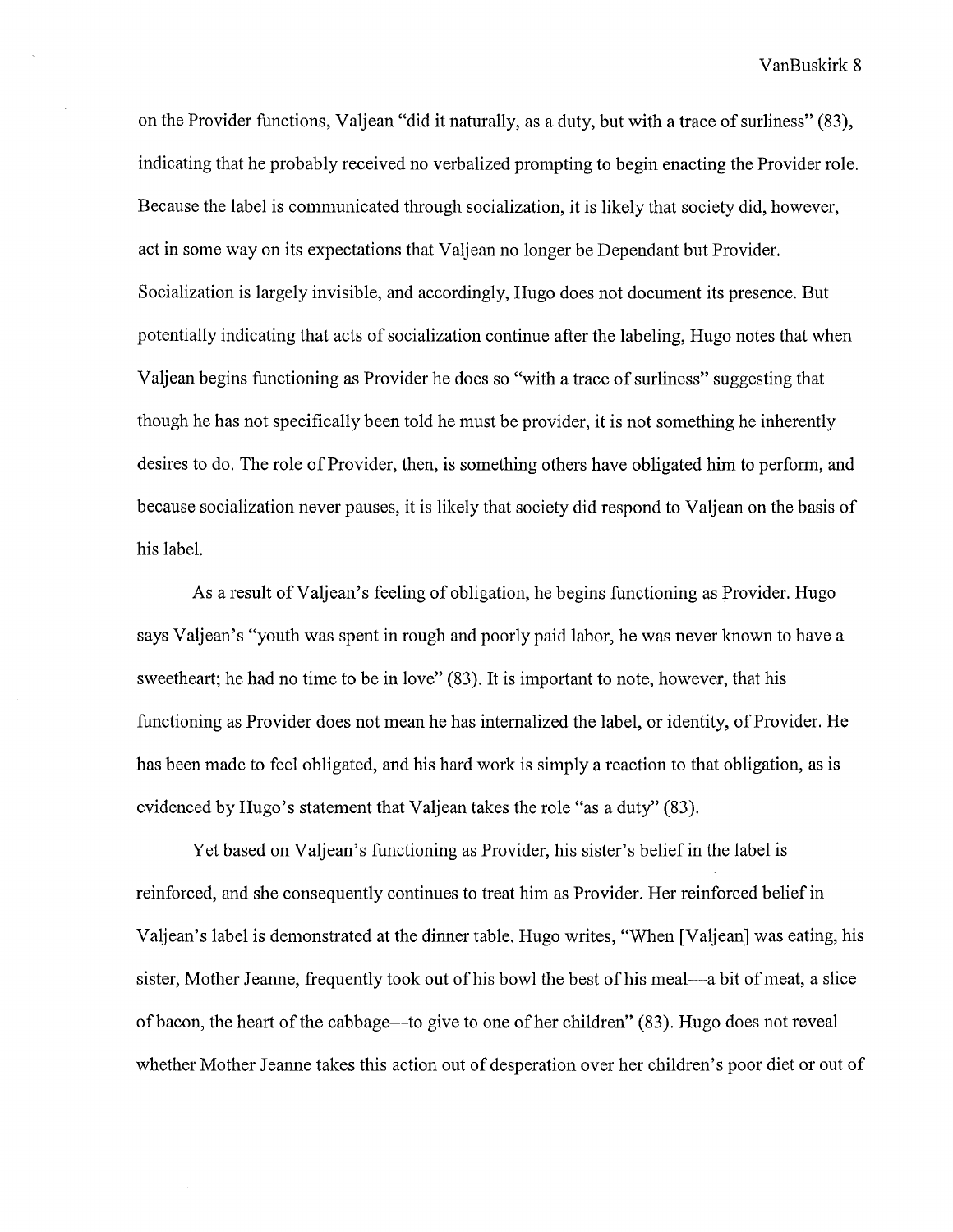anger that Valjean has not provided better. In any case, Mother Jeanne's actions reveal to both Valjean and Hugo's readers that she sees Valjean as Provider, for when looking for food to give her children, Mother Jeanne comes to him.

As a result of the accumulation of messages Valjean gets through the labeling process, he eventually internalizes the Provider label. Undoubtedly, this internalization is a process, but that he does completely internalize the label is indisputably attested to by his decision to commit a crime when he realizes that he cannot provide for his sister's family by honest means. This internalization can be clearly separated from his non-internalized functioning as Provider by noting that his criminal activity exceeds social obligation. Society's labeling of Valjean only obligates him to work as hard as he possibly can for his family. Yet there is no obligation beyond that point. It would be tragic if a family member starved because Valjean could not provide, but as long as he has worked as hard as he can, he cannot rationally be blamed by his sister or society. He will simply be a poor, honest man visited by misfortune. His decision to commit burglary in an effort to provide food for his family shows that he is not trying to simply fulfill an obligation anymore. He has assumed in his soul the identity of Provider, and he can make no excuse to himself for failure. In contrast to the response of sympathy that he would receive if someone under his care starved despite his honest and persistent efforts to provide, if his act of burglary is intercepted, he knows he will be ostracized and condemned by society. With these risks in mind, however, Valjean tries to fulfill his Provider role through a daring criminal attempt. Later, after his apprehension and conviction, Hugo says Jean Valjean "raised his right hand and lowered it seven times, as if touching seven heads of unequal height, and from this gesture one could guess that whatever he had done had been to feed and clothe seven little children" (84-85). This heart wrenching justification of his attempt to provide stands in direct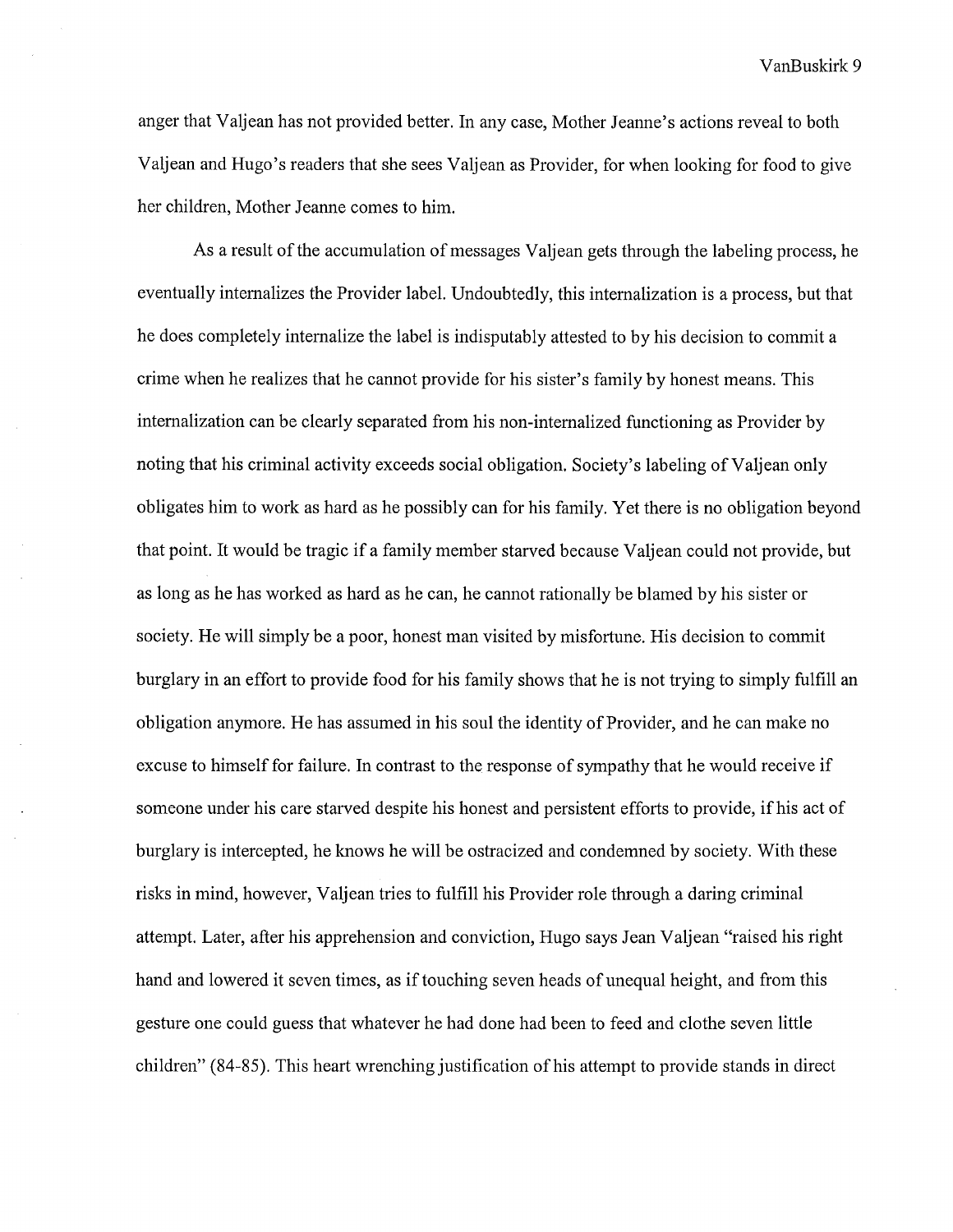contrast to the "trace of surliness" Valjean initially displays toward the Provider label, indicating Valjean has begun to see himself in terms of the label he once simply endured.

The criminal action which demonstrates Valjean's internalization of the Provider label results in his being given a new label—Criminal. It is important to point out that Valjean's identity is not Criminal when he commits the burglary. His action is what labeling theorist Edwin Lemert has identified as primary deviancy. It is unprecedented, not tied to the nature of the individual, and it results in a label of criminality that eventually comes to define the person, producing a lifestyle of criminality, or secondary deviancy (qtd. in Goode 59; qtd. in Siegel 241). Based on his primary deviancy of burglary, Valjean is labeled Criminal. Hugo reveals that "[a]t Toulon he was dressed in a red tunic. All his past life was erased, even his name. He was no longer Jean Valjean; he was Number 24,601" (85).

Because of his Criminal label, Valjean is treated as a criminal by the prison guards. His rights as a citizen are stripped away. Looking back on his treatment, Valjean recalls, "'Oh, the red tunic, the ball and chain, the plank to sleep on, the heat, the cold, the work gang, back to the prison ship every night, the lash, the double chain for nothing, solitary confinement for one word-even when sick in bed the chain" (76). His conditions are harsh, and the only message he receives from those in authority over him is that he is a criminal deserving of rejection. Based on his Criminal label, Valjean is stigmatized in prison to such an extent that Hugo says, "Never since infancy, since his mother, since his sister, never had he been greeted with a friendly word or a kind look" (89).

In response to being labeled and treated as Criminal, Valjean acknowledges that his action was criminal, and though he initially agrees to the justice of his treatment, he quickly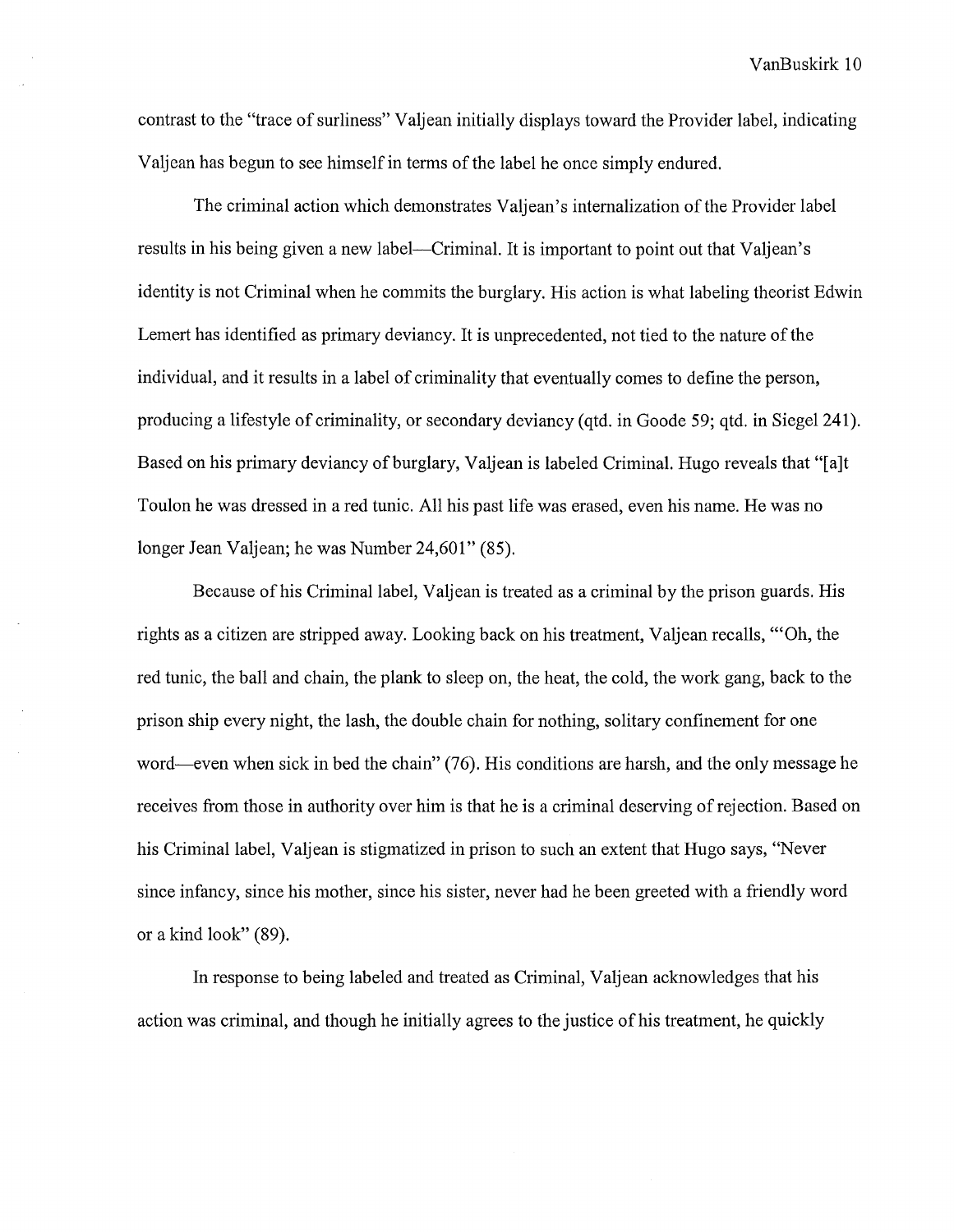experiences a counter reaction. As he endures the treatment that goes along his new label, Valjean

> asked himself if he were the only one who had done wrong in the course of his disastrous story. If, in the first place, it was not a serious thing that he, a workman, could not have found work and he, and industrious man, should have been without bread. If, moreover, the fault committed and confessed, the punishment had not been cruel and excessive. If there were not a greater abuse on the part of the law, in the penalty, than there had been, on the part of the guilty, in the crime. If there were not too much weight on one side of the scales--on the side of the expiation. If the excess of the penalty were not a reversal of the situation, replacing the wrong of the delinquent with the wrong of the repression, to make a victim of the guilty, and a creditor of the debtor, and actually to put the right on the side of the one who had violated it. (88).

With this reasoning, Valjean rejects society's label and right to treat him in accordance with its label. Hugo makes it clear that Valjean could never have articulated these feelings at the time. He writes:

> Was that state of mind that we have attempted to analyze as perfectly clear to Jean Valjean as we have tried to make it for our readers?[ ... ]We dare not say so; in fact we do not believe it.  $[\ldots]$  Jean Valjean was in the dark, suffering in the dark, hating the dark. He lived constantly in darkness, groping blindly, like a dreamer (90).

These quite concrete but incoherent feelings function at the level of instinct rather than reason, and they cause Valjean to reject the Criminal label in quite concrete but incoherent ways. Four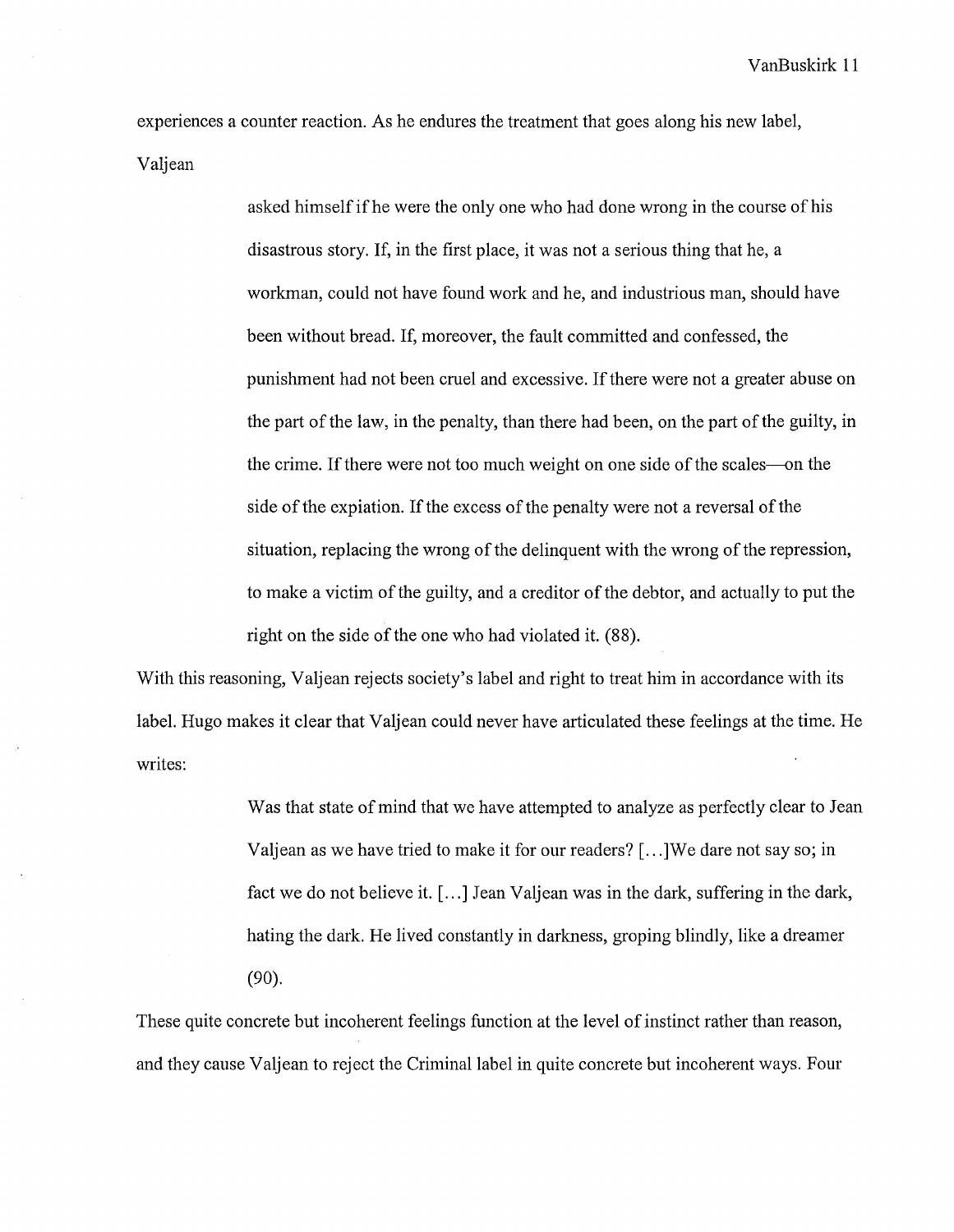times he attempts to escape from prison, and these attempts cause his sentence to be lengthened from five years to nineteen years. Hugo explains:

> Jean Valjean had repeated these attempts, so completely useless and foolish, when the opportunity arose, without a moment's thought of the outcome or of trials already gone. He escaped impetuously, like a wolf on seeing his cage door open. Instinct said, "Go!" Reason said, "Stay!" But before so mighty a temptation, reason disappeared, and only instinct remained. The beast alone was reacting. When he was recaptured, the new punishment inflicted on him only made him fiercer (91).

As adamant as Valjean's rejection the Criminal label is, his attempts to express his rejection through escape only serve to reinforce the idea that he is indeed Criminal, and consequently society continues to react to him on the basis of the Criminal label. The prison officials show their increased certainty that Valjean is Criminal by giving him a yellow passport which reads, ""'Jean Valjean [...] has been in prison nineteen years; five years for burglary; fourteen years for four attempted escapes. This man is highly dangerous""' (74). It is unlikely that Valjean should be considered highly dangerous for breaking a window, stealing a loaf of bread which he drops in his escape, failing to discharge the weapon he brought to the scene, and being run to the ground and overpowered by a baker who was already disadvantaged in the chase by Valjean's head start. The conclusion that Valjean is highly dangerous must surely result from Valjean's unusual physical strength and his persistent refusal to submit to punishment as Criminal. Upon Valjean's release from prison, society steps in to fill the role the prison officials are relinquishing, and based on Valjean's passport, which communicates to them Valjean's label and the reinforcement prison officials have had of that label, society treats Valjean as Criminal.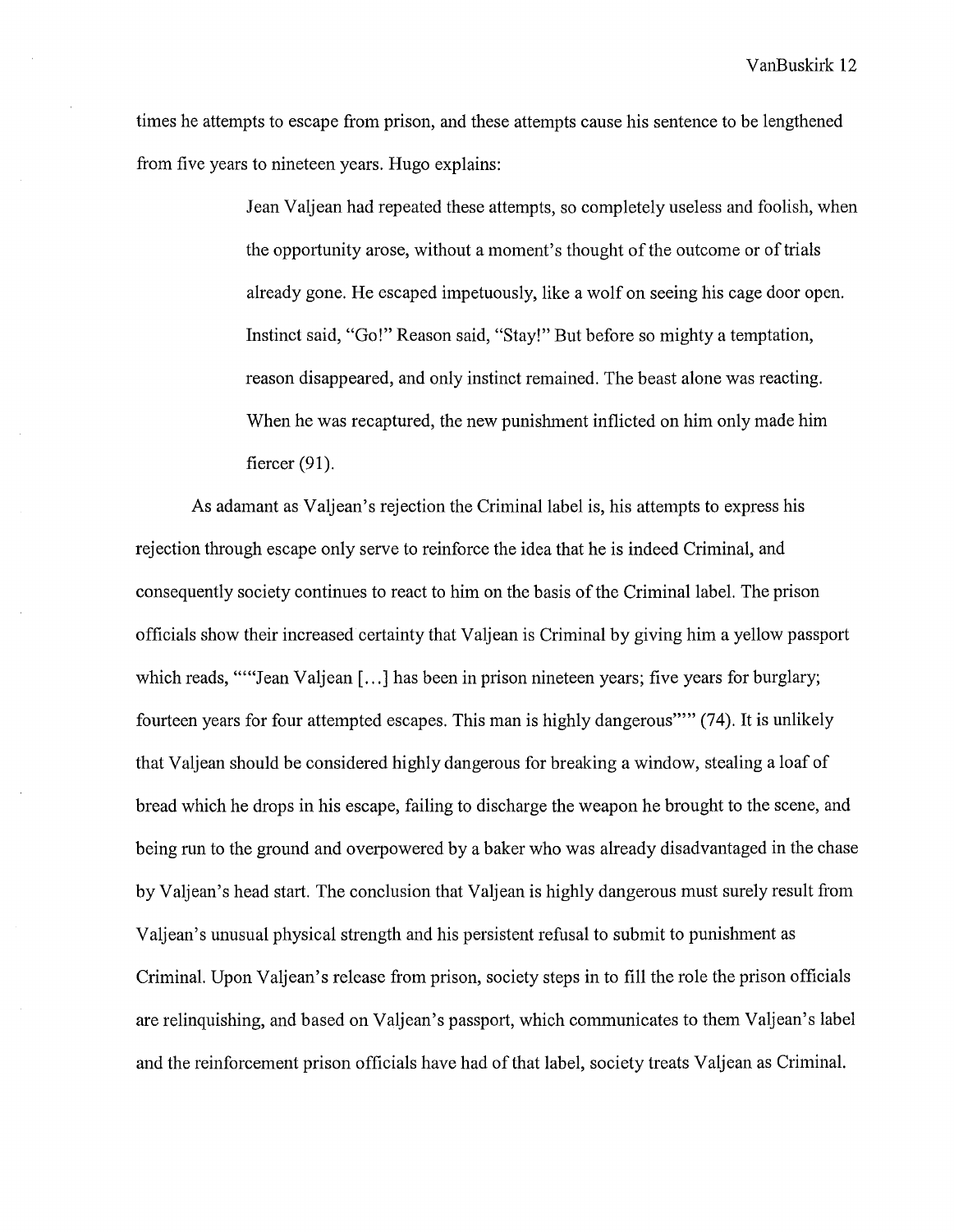Consequently, when Valjean tries to earn money honestly by working on the docks after being released from prison, he is unfairly refused half of his earnings, simply because he is an exconvict. Similarly when he seeks food and shelter in and along the road to Digne, he is repeatedly refused because people see him as Criminal.

Eventually Valjean tires of his struggle against society's attempt to label him; he internalizes the Criminal label, accepting it as his inevitable identity. Valjean does not want to accept the label. He has successfully struggled against it for nineteen years. Though he hates society for what it has done to him and vows revenge upon it, his immediate response to release from prison is hope for an honest and peaceful life. Even on the night when Valjean yields to the label, he still struggles against it for some time. Hugo says:

> He was in one of those times when our minds are agitated with ideas. There was a kind of ebb and flow in his brain. His oldest and most recent memories floated pell-mell and mingled confusedly, losing shape, swelling beyond measure, then abruptly disappearing as if in a muddy, troubled stream (97).

The memories flooding through his mind are not good ones. He has filling his mind the injustice ofbeing punished for trying to provide for his family, the fury of"nineteen years of torment and slavery" (89), the frustration of the prison cheating him of his wages, the certainty that the dock supervisor did cheat him of wages, and the anger he feels at the innkeeper who would not serve him. Hugo says, Valjean's "mind wavered a whole long hour, in agitation and struggle" (98), but based on all of the messages from society that insist he is Criminal, he finally crumbles. He internalizes the label and steals the bishop's silver.

Just before Valjean internalizes the Criminal label, however, the bishop labels him Honest Man, a designation which stands in direct opposition to the label he has been resisting for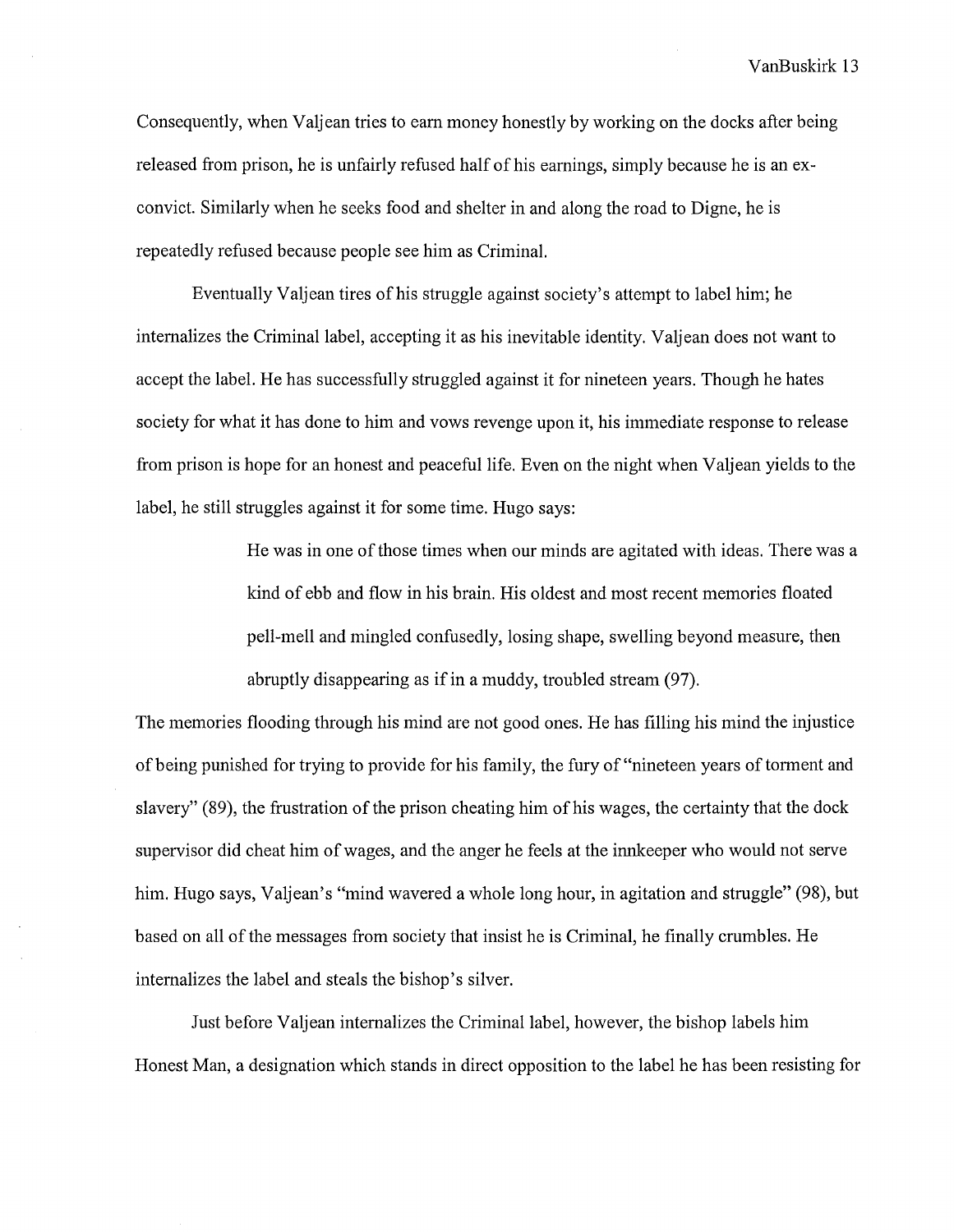nineteen years. This label is of the sort that does not seem to have any basis in social expectation or personal action, aptitude, or attitude, for the bishop was aware of Valjean's Criminal label, and "[s]een by firelight, [Valjean] seemed a hideous, sinister apparition" (73) rather than an Honest Man. Despite what he sees, the bishop insists Valjean is Honest Man, and though the label is not given explicitly in the way that the Criminal label was, it is given just as unmistakably. When Valjean comes to the bishop's house seeking shelter, he fully expects the bishop to refuse him. Valjean is so surprised when the bishop does not refuse him that he tries to convince the bishop, by reading his passport aloud, that he should be thrown out. The bishop, however, ignores Valjean, stating clearly through his actions that Valjean is welcome. All of the other people Valjean has come into contact with since leaving prison have treated him badly or rejected him because he is Criminal. In Valjean's mind, then, the bishop's kindness and welcome would likely indicate his disbelief that Valjean is Criminal. The bishop's welcome appears to be an expression of trust, and one only trusts those believed to be honest. In this way, the bishop labels Valjean Honest Man.

After the initial welcome that signals Valjean's being labeled Honest Man, the bishop and those in his household proceed to treat Valjean in accordance with the label. The bishop consistently shows Valjean the respect due an Honest Man. He calls Valjean Monsieur and Hugo relates that *"Monsieur* to a convict is a glass of water to a man dying of thirst at sea. Ignominy thirsts for respect" (76). Additionally, the bishop acts as ifValjean were an Honest Man when he allows him to sleep without safeguards or precautions in his unlocked house with his belongings and with his sister and housekeeper. Readers familiar with the bishop know he trusts God to protect him and, to a great extent, his sisters from physical harm. Readers will further remember that the bishop is unconcerned about being robbed, believing that what God wills will happen.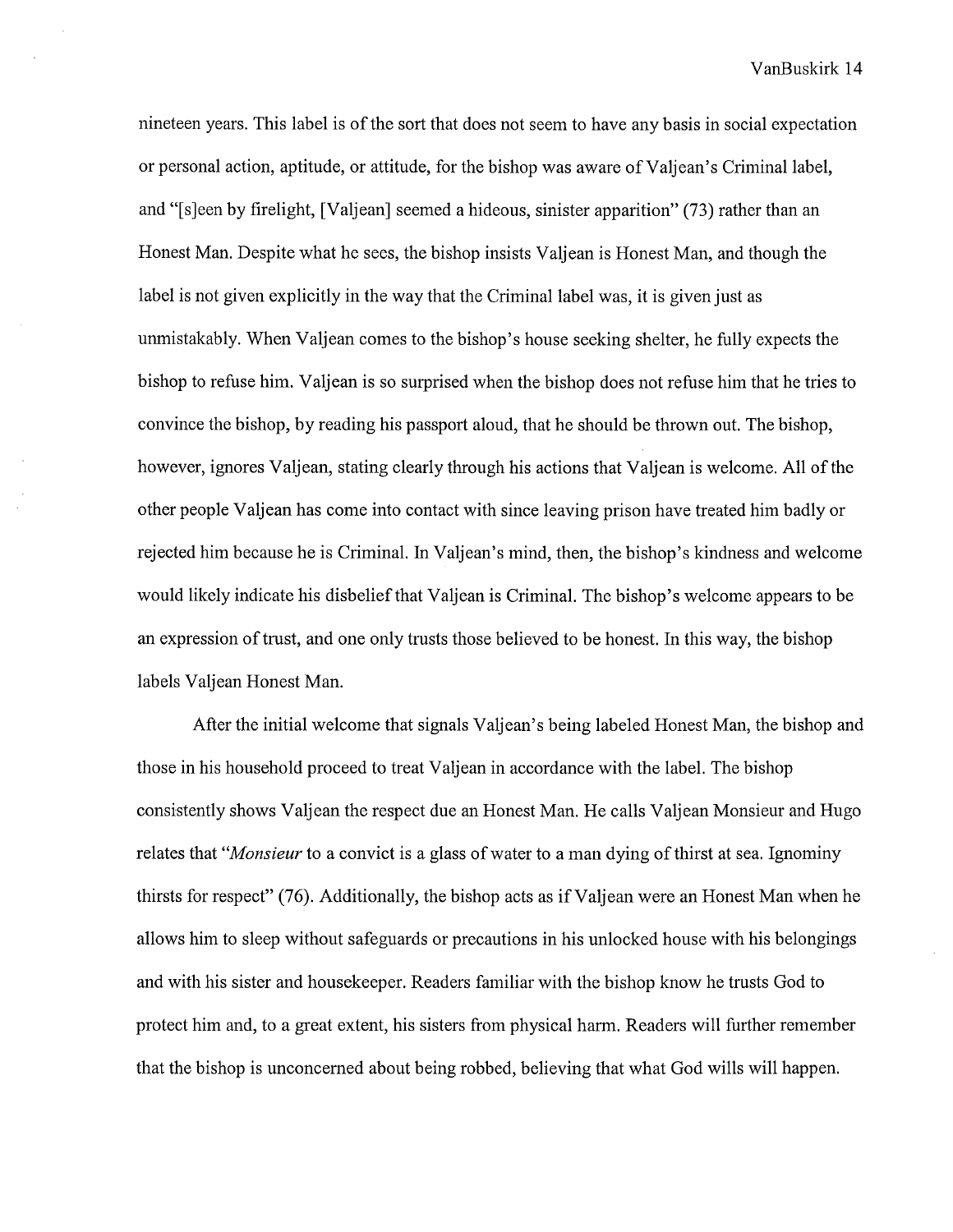Valjean does not know these things about the bishop, though. To him, the bishop's actions indicate trust in his honesty. Valjean tests this trust at one point, turning on the bishop and saying intimidatingly, "'So, now! You let me stay in your house, as near to you as that! [ ... ] Have you thought I might be a murderer?"' (82), and the bishop indicates he might be trusting in God more than Valjean's honesty by saying "'God will take care of that"' (82). Valjean, however, is very unfamiliar with the Church, and he is unable to imagine a man treating him with such kindness and trust while at the same time believing he is Criminal. Consequently, the bishop's actions, when coupled with the thoughtfulness of the bishop's sister and the peaceful service of the bishop's housekeeper, reinforce Valjean's belief that he is trusted and seen as Honest Man.

One may wonder why Valjean internalizes the Criminal label when he is being told the by the priest that he is Honest Man. After all, one of symbolic interactionism's basic principles is that one can resist resist messages given by secondary social groups when receiving reinforcement of opposing messages from one's primary social group. Yet it would be a mistake to assume that the bishop and his household are, before Valjean's theft of the silver, a primary social group. Valjean has just met them. They are not strong enough, then, to cancel out the social pressure put on Valjean by the prison and general society, for the process whereby Valjean is labeled Criminal is much more advanced than the process whereby Valjean is labeled Honest Man. Consequently, Valjean briefly internalizes the Criminal label and steals the bishop's silver, and the effects of his being labeled Honest Man do not assume immediate visibility.

Though Valjean does not immediately respond to the Honest Man label, those around him persist in treating him in accordance with the label. The bishop insists to the police that Valjean is an honest man, even after Valjean steals his silver. He assures the police the silver is a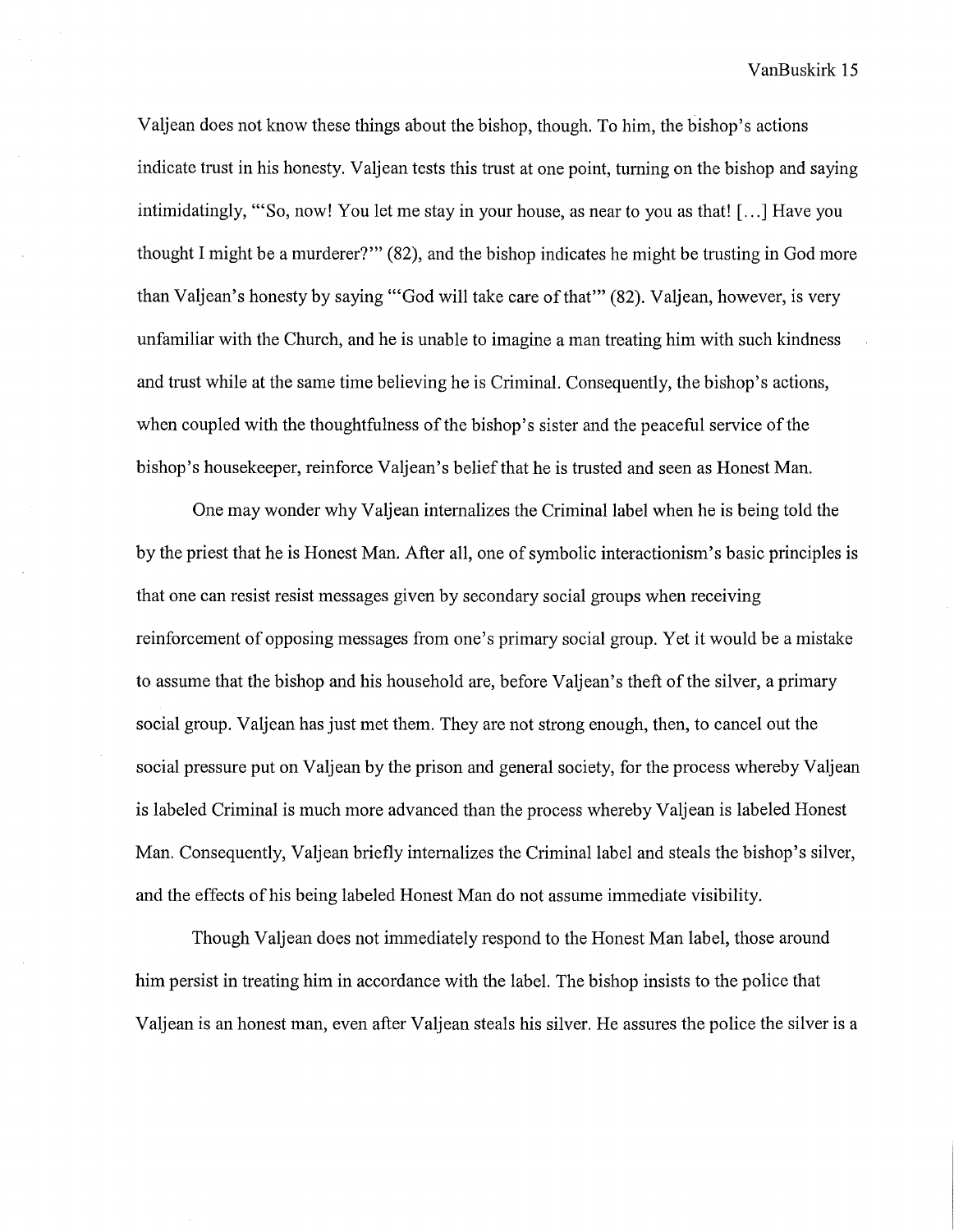gift. Furthermore, based on the Honest Man label, the police release Valjean as though he were honest. The gendarmes say to him, "'You can go. Don't you understand?"' (105).

In addition to the steady reinforcement the bishop provides for Valjean's Honest Man label, the bishop also adds—the label of Good Man. "'Jean Valjean, my brother," he says, "'you no longer belong to evil, but to good. It is your soul I am buying for you. I withdraw it from dark thoughts and from the spirit of perdition, and I give it to God!'" (106). Good man is a step beyond honest man, for honest man implies that Valjean will not do wrong while good man implies that Valjean will, in addition to not doing wrong, also do good. Yet because the Good Man label directly proceeds from the Honest Man label and both labels are assigned by the same man, it is reasonable to understand the two not as separate labeling processes but rather as separate stages of the same labeling process.

Soon after the bishop attaches the Good Man label to Valjean, society's continued reinforcement of the Criminal label comes into direct conflict with the reinforcement Valjean is receiving for the Good-Honest Man label. Consequently, Jean Valjean experiences an intense feeling of role conflict. He cannot be Good-Honest Man and Criminal at the same time, for the roles that correspond to the labels are mutually exclusive. In his turmoil over deciding which social group to which he should assign primary status, he subconsciously defaults to the group which has been influencing his thinking for the past nineteen years, and this default leads to his theft ofPetit Gervais's coin. His theft is not a rejection of the Good-Honest Man label but rather the result of the mental anguish brought on by conflicting labels. Hugo explains the situation this way:

> In this frame of mind, he had met Petit Gervais and stolen his coin. Why? He certainly could not have explained it. Was it the final effect, the final effort of the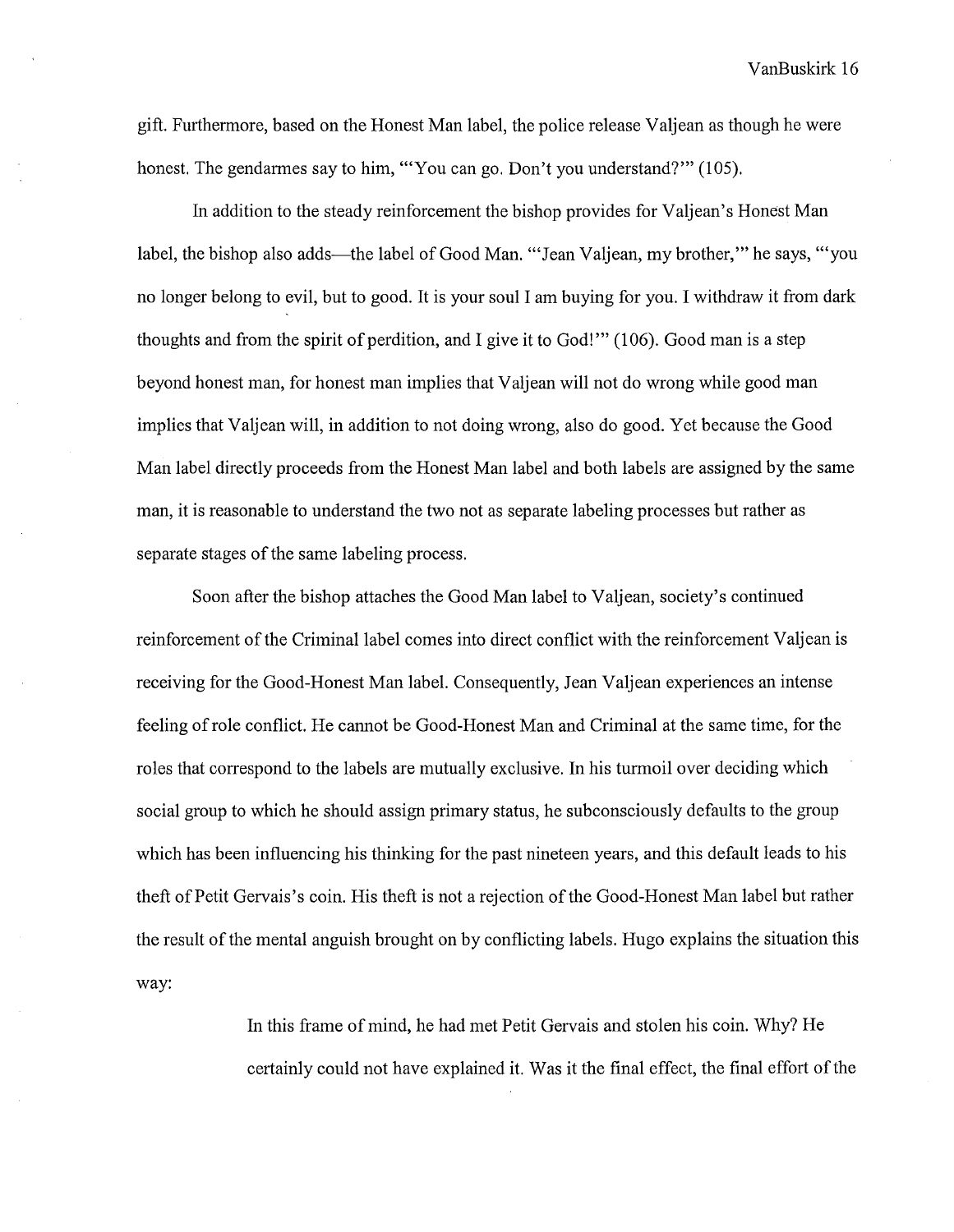evil thought he had brought from prison, a remaining impulse, a result of what is called in physics "acquired force"? It was that, and perhaps it was also even less than that. To put it plainly, it was not he who had stolen, it was not the man, it was the beast that, from habit and instinct, had stupidly set its foot on that money, while the intellect was struggling in the midst of so many new and unknown influences (112).

Almost immediately after he steals Petit Gervais's coin, Valjean settles the conflict within him. The bishop becomes his primary significant other, and "[w]hen the intellect awoke and saw this act of the brute [the theft of the coin], Jean Valjean recoiled in anguish and cried out in horror" (112).

It is at this point that Valjean responds to the reinforcement he has received for the Good-Honest Man label and determines reject the Criminal label in favor of taking on the function marked out by the Good-Honest Man label. Hugo reveals that "in stealing this money from the child, [Jean Valjean] had done a thing of which he was no longer capable" (112). This statement indicates Valjean's rejection of the Criminal identity, but it does not signal, as it seems to suggest, his complete internalization of the Good-Honest Man label. Valjean recognizes that he has been labeled Good-Honest Man, and he wants that label to be an accurate description of who he is. He is only too aware, however, that he is not yet Good-Honest Man. Hugo says Valjean "could see his life, and it seemed horrible; his soul, and it seemed frightful" (113). Despite what he knows he is, Valjean responds to the reinforcement of the label with determination to make the label his identity, beginning immediately to behave in accordance with the label. He tries to return Petit Gervais's coin. When he sets up a new life for himself, he bases that life on the principles of philanthropy and honesty. In the town in which he settles, he gives "more than a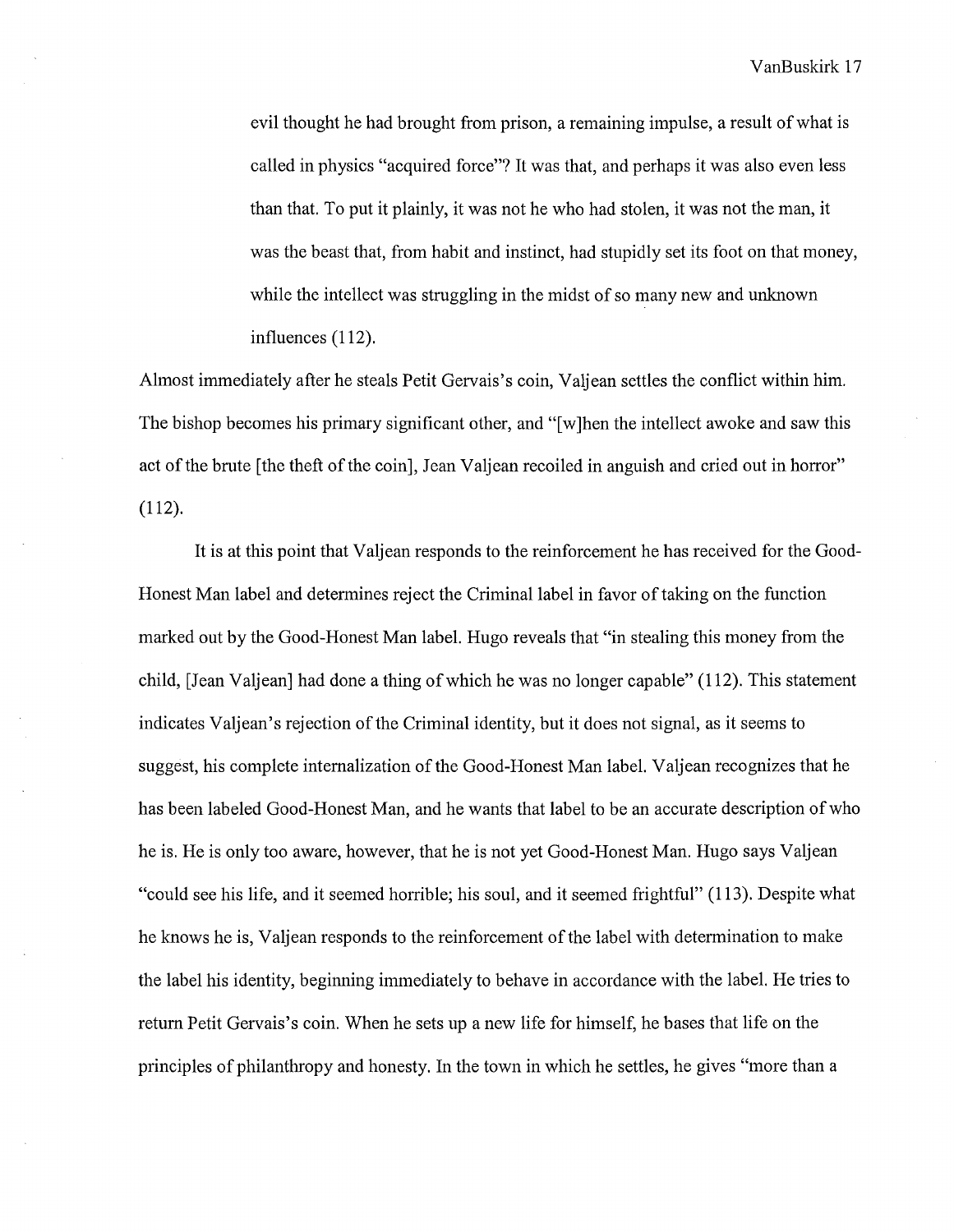million for the city and for the poor" (161). He pays teachers to educate poor children, equips hospitals to take care of the ill, and puts his very life in danger to rescue a man being crushed to death beneath a cart.

When Valjean moves into Montreuil-sur-mer, the people there, if they behave at all like the people ofDigne, naturally assume Valjean is a Good-Honest Man since he comes without any other labels, and Valjean's good deeds reinforce this opinion ofhim, thus coloring their interactions with him. Certainly not all of the people are willing to accept that Valjean is a Good-Honest Man from the beginning, even when they are given proof by his actions. Hugo says in reference to the high society gossips, "At first when he began to attract public attention, the good people would say, 'This man is a man who wants to get rich.' When they saw him enrich the country before himself, the same good people said, 'He is ambitious."' (161 ). Yet while the gossips remain suspicious for a long time, Hugo says that Valjean's "workers and the children continued to call him 'Father Madeline"' (162) after the wealthy gossips in town begin calling Valjean Monsieur Madeline. Father Madeline is the first name by which Valjean is known in Montreuil-sur-mer, and Hugo says "the poor owed him everything" (162). These things together indicate that the Valjean receives appreciation that leads to reinforcement of his Good-Honest Man label fairly near the beginning of his career in Montreuil-sur-mer. Such reinforcement of his Good-Honest Man label would inevitably encourage Valjean to persevere in his internalization of the label, but from his performance in regards to the Criminal label, it is clear that Valjean is strong enough to hold on to his identity for many years in the face of social disapproval. In any case, Hugo says that eventually, Valjean "was so effective that everyone finally had to respect him, and so kind that no one could help loving him" (162). The social reinforcement Valjean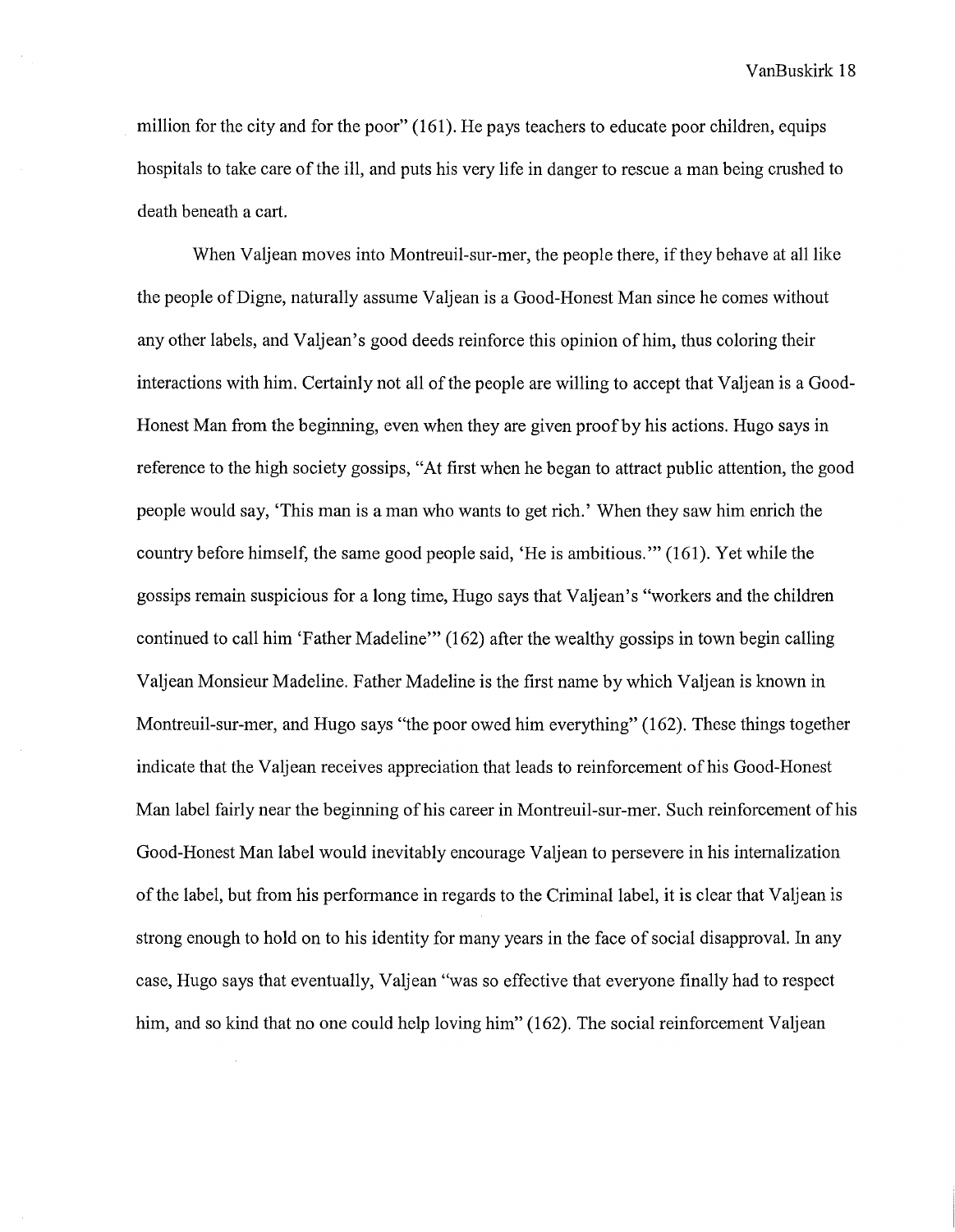receives from the people around him is seen most clearly in regards to the king's appointment of mayor. Hugo says:

> In 1820, five years after his arrival at Montreuil-sur-mer, the services he had rendered the region were so spectacular, and the wishes of the whole population so unanimous, that the king again appointed him mayor of the city. He refused again, but the prefect resisted his determination, the principal citizens came and urged him to accept, and the people in the streets begged him to do so; the insistence was so strong that at last he yielded (163).

Valjean, therefore, receives much social reinforcement for his Good-Honest Man label.

Based on this reinforcement, Valjean is, at some point during the eight year span between his decision to function as a Good-Honest Man and his decision to sacrifice himself for Champmathieu, able to fully internalize the Good-Honest Man label. That he has progressed to see his core identity as matching the label becomes clear through observing the debate he has with himself before going to Arras. Feeling bad for even considering allowing Champmathieu to take his punishment, Valjean mocks his former consciousness of himself as "the great one, the true one" (226). Additionally he demonstrates a view of himself that separates the present "Mayor Madeleine with all his virtues" from the past "convict Jean Valjean" (227). Valjean's use of "the true one" as a designator for himself indicates that he sees himself as Honest Man, and his connection of himself to virtue indicates that he sees himself as Good Man. Clearly, then, he has internalized the Good-Honest Man label.

One indication of the level to which Valjean internalizes this label may be seen by his ability to successfully resist internalizing the Criminal reassigned him after the Champmathieu affair. During that incident, Valjean acts in accordance with his Good-Honest Man label,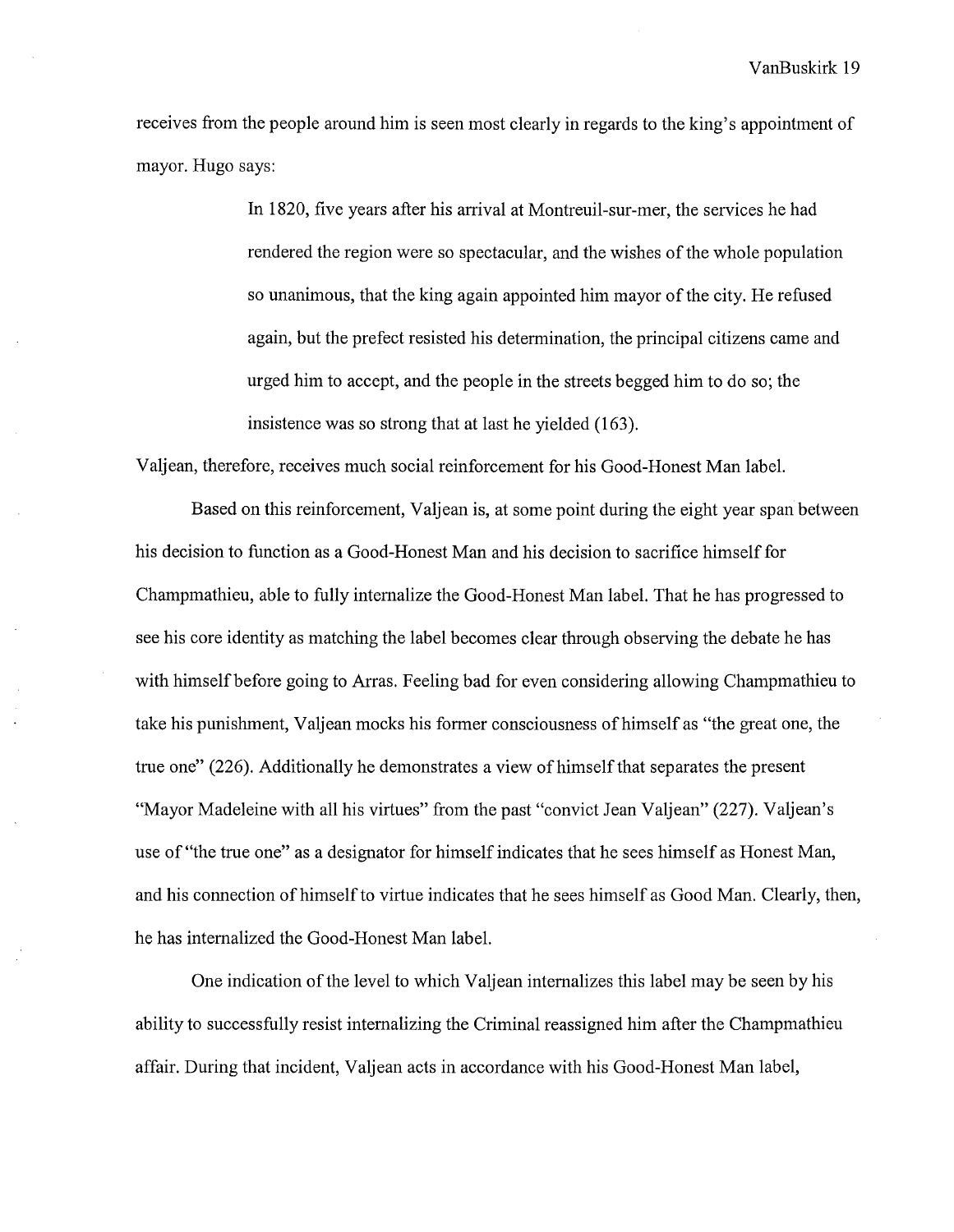admitting that he is Jean Valjean when an other man is about to be sentenced to prison in his place. Many of those around him overlook the goodness and honesty of his action, attempting to redefine him in terms of criminality. Hugo reveals that "[i]n less than two hours, all the good he had done was forgotten, and he was 'nothing but a convict'" (295). Inspector Javert probably best expresses the attempt to relabel Valjean in his outburst to Fantine. He says, '"I tell you there is no Monsieur Madeline, and that there is no Monsieur the Mayor. There's a thief, a bandit, a convict named Jean Valjean"' (293).

Despite these attempts to relabel him Criminal, with the help of his significant others, Jean Valjean rejects the Criminal label. The first bit of reinforcement he receives for his Good-Honest Man identity comes at the moment of his confession in court. Upon Valjean's insistence that he is a convict, the judge makes the immediate assumption that Valjean has become insane. Although the judge is not connected personally to Valjean, his position of authority casts him, to some extent, into the role of a significant other. More important than the judge's reinforcement, however, is that of Sister Simplice. She is legendary for her goodness and honesty. It is known to all that she "had never lied in her life" (298-99). She is so convinced, however, that Jean Valjean is a Good-Honest Man being unjustly pursued by the police that she who had chosen to emulate Simp lice of Sicily, a "saint who preferred to have both her breasts tom off rather than answer [...] a lie that would have saved her" (214) told not one but "[t] wo lies in succession, one upon another, without hesitation, quickly, as if she were adept at it" (299). Her persistent belief that Valjean is a Good-Honest Man, when coupled with the persistent belief of Valjean's concierge, who also lies to the police in an effort to protect him from capture, undoubtedly gives Valjean strength to resist the Criminal label and embrace the Good-Honest Man identity.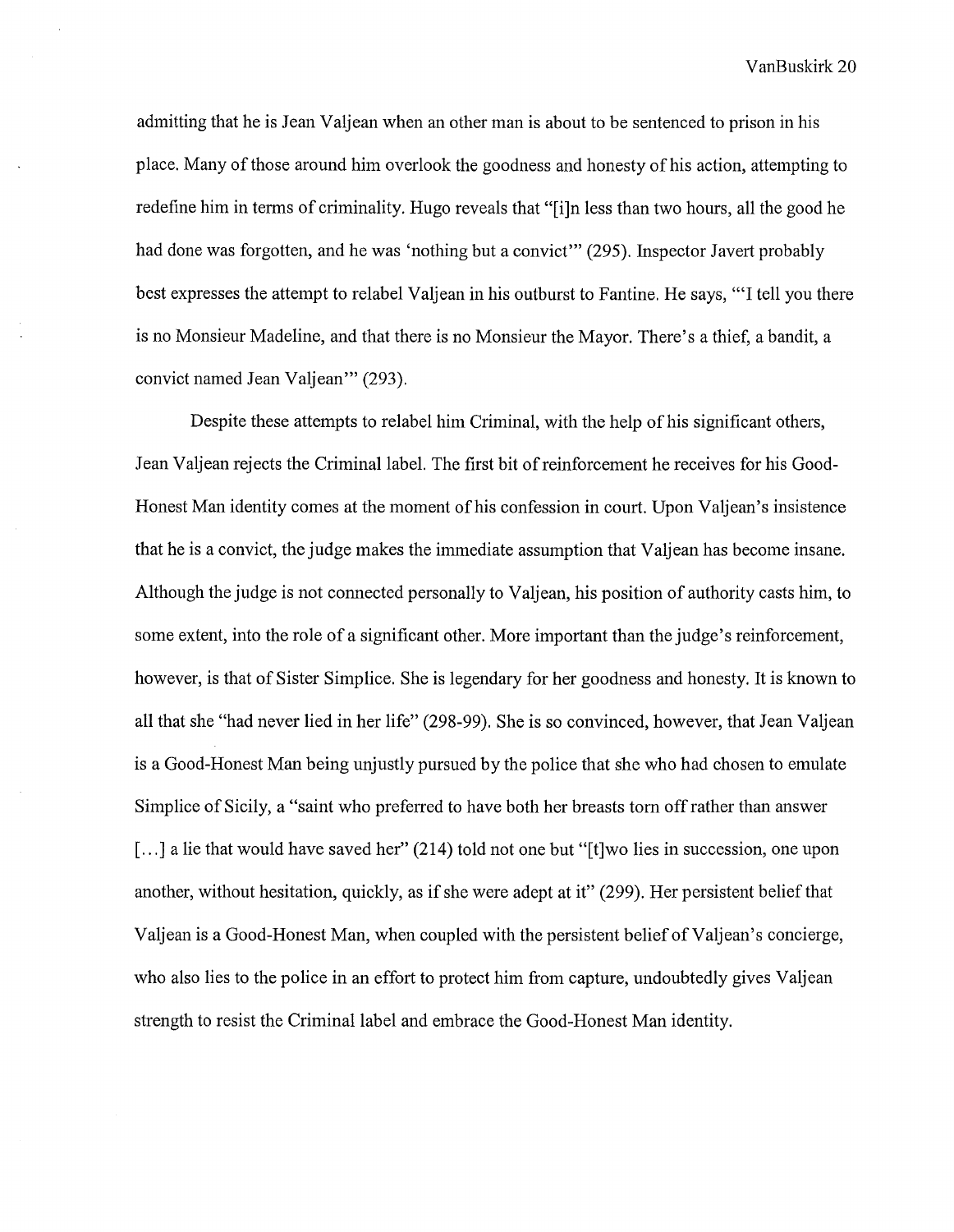Jean Valjean remains a Good-Honest Man for the remainder of the novel, adding the identity of Father to his Good-Honest Man label soon after his escape from prison. Curiously enough, however, Valjean does not assume this additional facet of identity through the labeling process. Hugo portrays Valjean's love for Cosette and his subsequent assumption of the responsibilities of fatherhood as occurring instantaneously. He says:

> Cosette's instinct sought a father, as Jean Valjean's instinct sought a child. To meet was to find one another. In that mysterious moment when their hands touched, they were welded together. When their two souls saw each other, they recognized mutual need, and they embraced (437).

This puzzling inconsistency in regards to Valjean's evolution of identity may simply result from the reality that no sociological theory is meant to describe every part of a person. An amended version of Lawrence Porter's suggestion that "the plot of Hugo's [...] novel focuses on the redemption [...] of Jean Valjean" from the dehumanizing power of social circumstance through receiving and giving love may offer another explanation for Hugo's deviation from the labeling model in the last stage of Valjean's identity evolution (128). Perhaps, on an intentional and unintentional level, Hugo is demonstrating his belief that with the tool of love, individuals can defeat society's power to socially construct individuals. Regardless of the reason for Hugo's shift in character depiction though, the theme Hugo represents through Valjean's Provider, Criminal, and Good-Honest Man labels is unmistakable.

With his portrayal of Valjean's acceptance of these labels, Hugo provides readers with an illustration of just how powerful society's role is in shaping the individual. Jean Valjean is a titanic figure, yet never is he able to indefinitely stand against social labeling by himself. He is ruined by society and saved by society, and when he does successfully resist the labels that part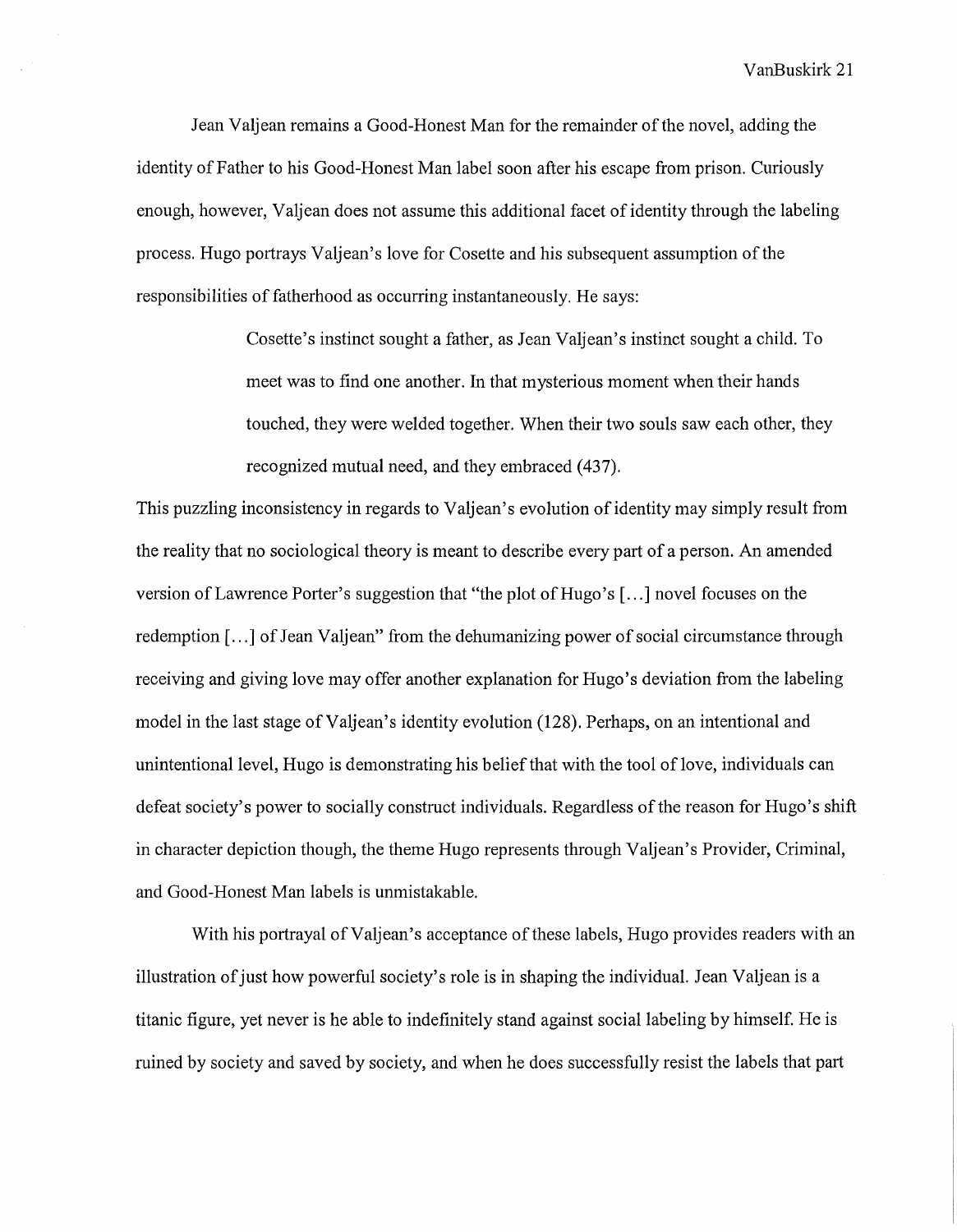of society assign to him, he is only able to do so with the help he gets from another, more powerful, part of society. Consequently, while Hugo may not have intentionally created this particular illustration of society's power over the individual, such a reading nicely supplements what Hugo expressedly states within the text of his novel. He says that "the savage outlines" who make up the degenerate part of the lower class "have two mothers, both stepmothers, ignorance and misery'' (Hugo 720). Hugo understood the power society has to shape the individual, and with the help of labeling theory, it becomes clear that Hugo knew more about how society constructs the individual than perhaps even he realized. By applying labeling theory to *Les Miserables,* readers are given the chance to see the things Hugo inherently knew about his protagonist and society, but had not consciously considered.